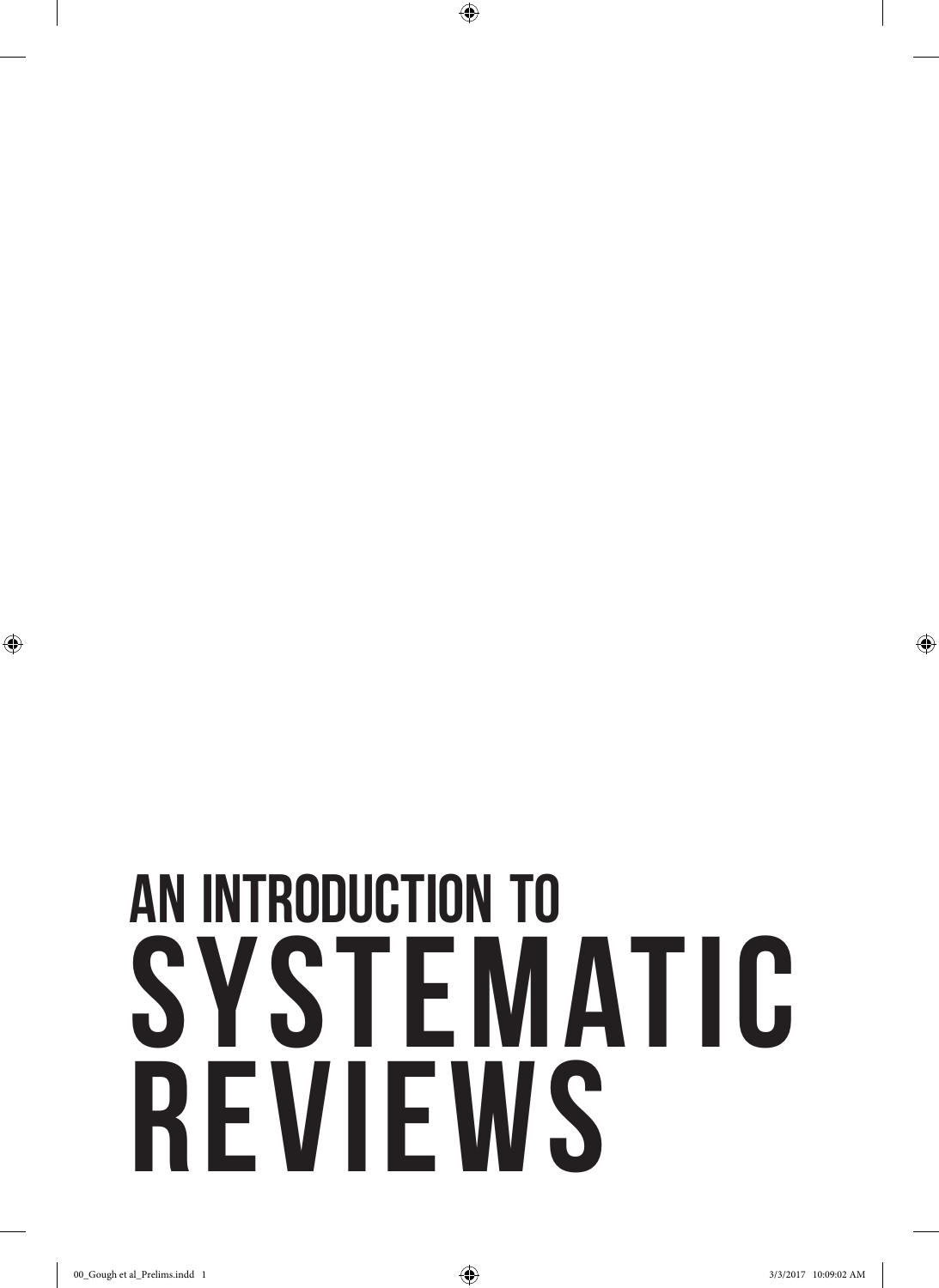Sara Miller McCune founded SAGE Publishing in 1965 to support the dissemination of usable knowledge and educate a global community. SAGE publishes more than 1000 journals and over 800 new books each year, spanning a wide range of subject areas. Our growing selection of library products includes archives, data, case studies and video. SAGE remains majority owned by our founder and after her lifetime will become owned by a charitable trust that secures the company's continued independence.

 $\bigoplus$ 

Los Angeles | London | New Delhi | Singapore | Washington DC | Melbourne

 $\bigoplus$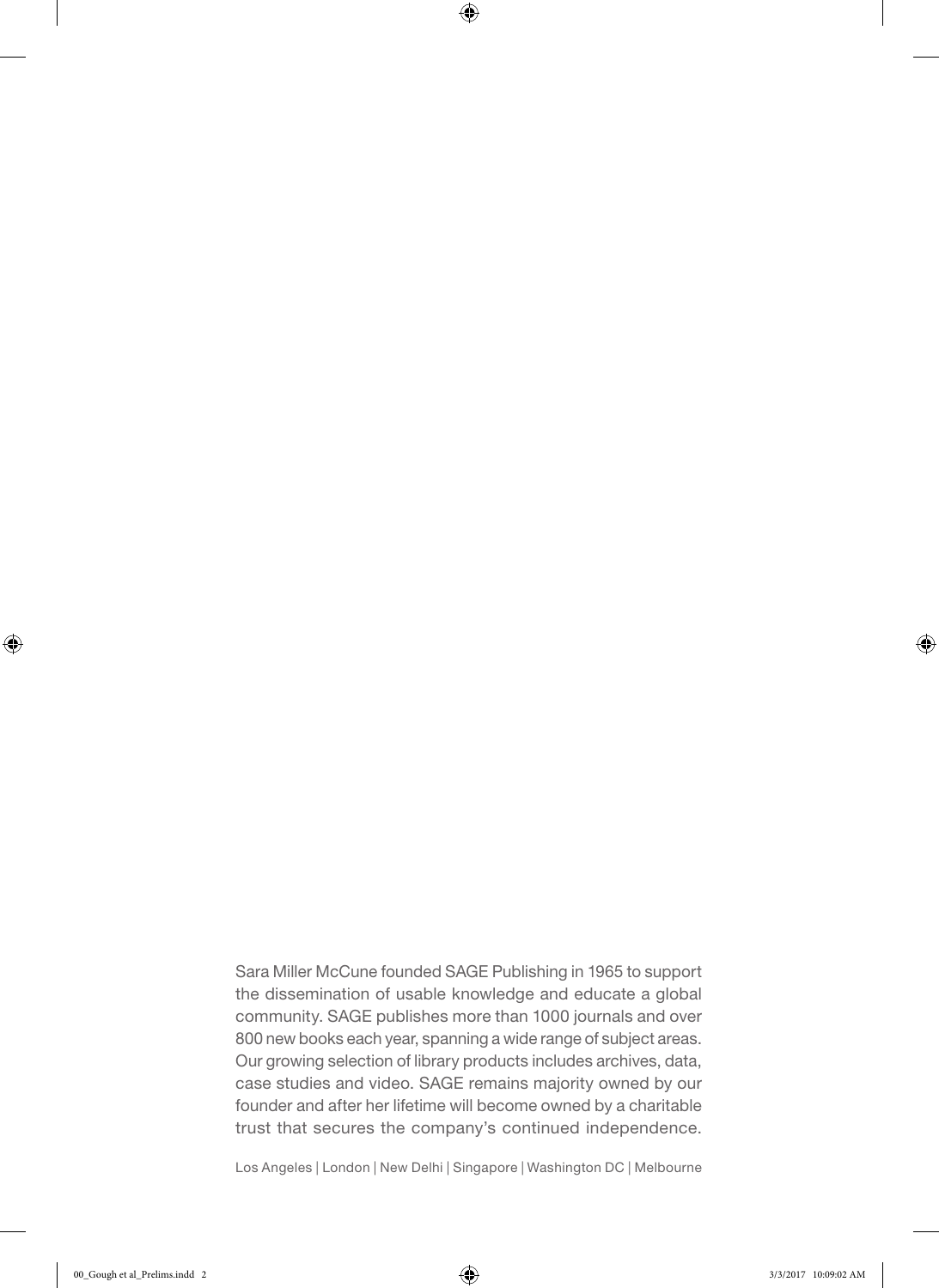## an introduction to systematic reviews **SSAGE** Los Angeles | London | New Delhi<br>Singapore | Washington DC | Melbourne

 $\bigoplus$ 



 $\bigoplus$ 

## David Gough Sandy Oliver James Thomas

 $\bigoplus$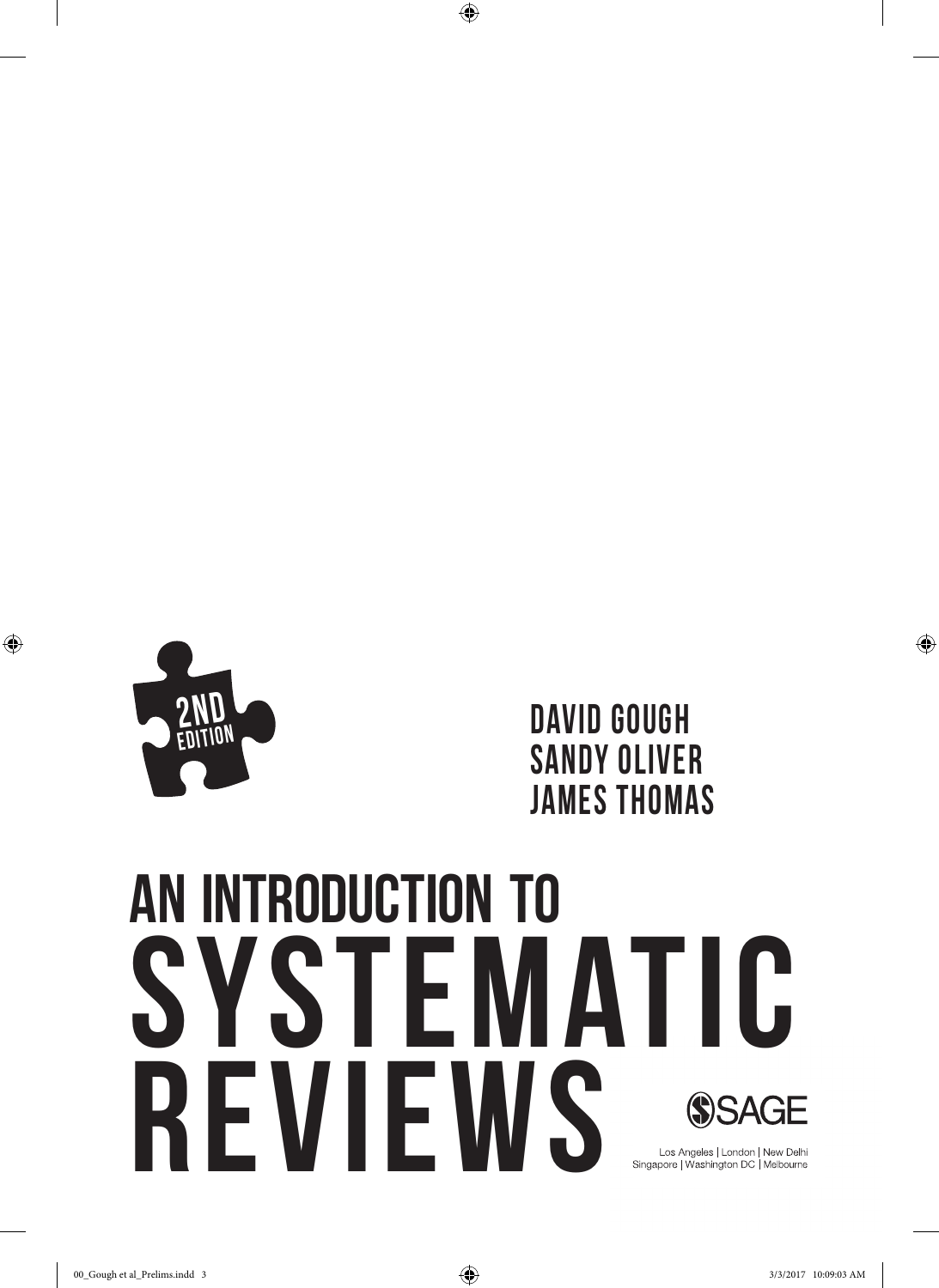

Los Angeles | London | New Delhi Singapore | Washington DC | Melbourne

SAGE Publications Ltd 1 Oliver's Yard 55 City Road London EC1Y 1SP

⊕

SAGE Publications Inc. 2455 Teller Road Thousand Oaks, California 91320

SAGE Publications India Pvt Ltd B 1/I 1 Mohan Cooperative Industrial Area Mathura Road New Delhi 110 044

SAGE Publications Asia-Pacific Pte Ltd 3 Church Street #10-04 Samsung Hub Singapore 049483

Editor: Jai Seaman Assistant editor: Alysha Owen Production editor: Ian Antcliff Copyeditor: Christine Bitten Proofreader: Derek Markham Indexer: David Rudeforth Marketing manager: Ben Griffin-Sherwood Cover design: Shaun Mercier Typeset by: C&M Digitals (P) Ltd, Chennai, India Printed in the UK

Editorial Arrangement © David Gough, Sandy Oliver and James Thomas

Foreword © Ann Oakley Chapter 1 © David Gough, Sandy Oliver and James Thomas Chapter 2 © Rebecca Rees and Sandy Oliver Chapter 3 © David Gough and James Thomas Chapter 4 © Sandy Oliver, Kelly Dickson, Mukdarut Bangpan and Mark Newman Chapter 5 © Ginny Brunton, Claire Stansfield, Jenny Caird and James Thomas Chapter 6 © Katy Sutcliffe, Sandy Oliver and Michelle **Richardson** 

Chapter  $7 \circledcirc$  Jeff Brunton, James Thomas and Sergio Graziosi Chapter 8  $\odot$  James Thomas, Alison O'Mara-Eves, Angela Harden and Mark Newman Chapter 9 © James Thomas, Alison O'Mara-Eves, Dylan Kneale and Ian Shemilt Chapter 10 © Kristin Liabo, David Gough and Angela Harden Chapter 11 © David Gough, Ruth Stewart and Jan **Tripney** 

First published 2017

Apart from any fair dealing for the purposes of research or private study, or criticism or review, as permitted under the Copyright, Designs and Patents Act, 1988, this publication may be reproduced, stored or transmitted in any form, or by any means, only with the prior permission in writing of the publishers, or in the case of reprographic reproduction, in accordance with the terms of licences issued by the Copyright Licensing Agency. Enquiries concerning reproduction outside those terms should be sent to the publishers.

#### **Library of Congress Control Number: 2016948864**

#### **British Library Cataloguing in Publication data**

A catalogue record for this book is available from the British Library

ISBN 978-1-4739-2942-5 ISBN 978-1-4739-2943-2 (pbk)

At SAGE we take sustainability seriously. Most of our products are printed in the UK using FSC papers and boards. When we print overseas we ensure sustainable papers are used as measured by the PREPS grading system. We undertake an annual audit to monitor our sustainability.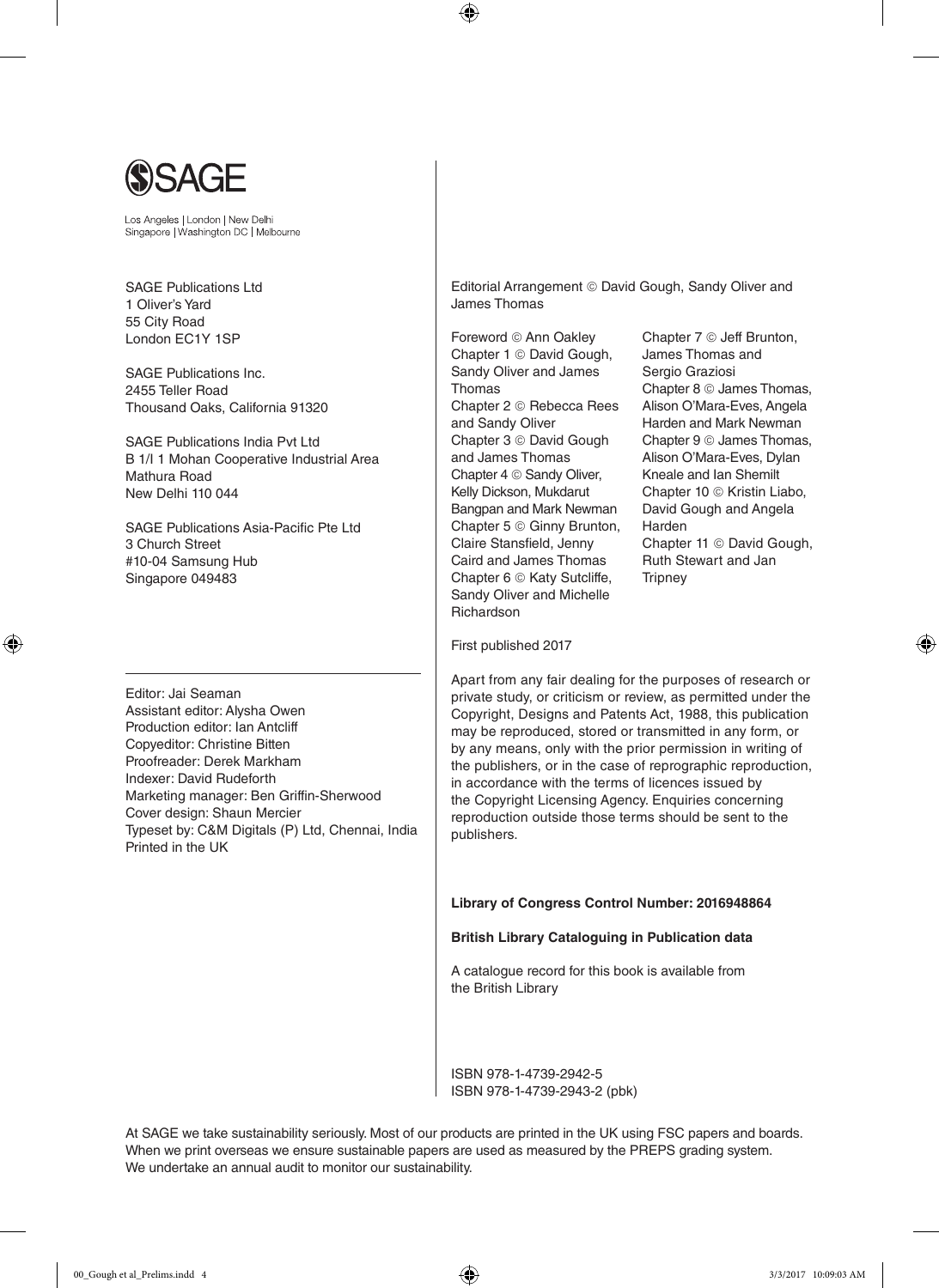## **1 INTRODUCING SYSTEMATIC REVIEWS**

⊕

David Gough, Sandy Oliver and James Thomas



#### This chapter:

♠

- { Introduces the logic and purpose of systematic reviews
- { Explains their value for making decisions
- { Considers what 'systematic' means when applied to reviewing literature
- { Explains how systematic review methods may vary while being systematic
- { Introduces some of the current debates
- { Explains to readers what to expect from the rest of the book including what is new compared to the 1st edition

## **THE ROLE OF RESEARCH REVIEWS**

We undertake and read research to find things out. We want to better understand the world. We develop theories and concepts and gather data to develop insights and answer a vast breadth of research questions related to a rich array of disciplines, interests and perspectives of academics, policy makers, professional practitioners, societal groups and individuals. Often we undertake new 'primary' research; but it is also sensible to gather together and examine what is known from existing research. If we do not assess what has been studied already then how can we be in a position to know 'what is known' or to plan what more needs to be studied? This book is about how we can go about this – how to bring together and analyse what we already know from research.

♠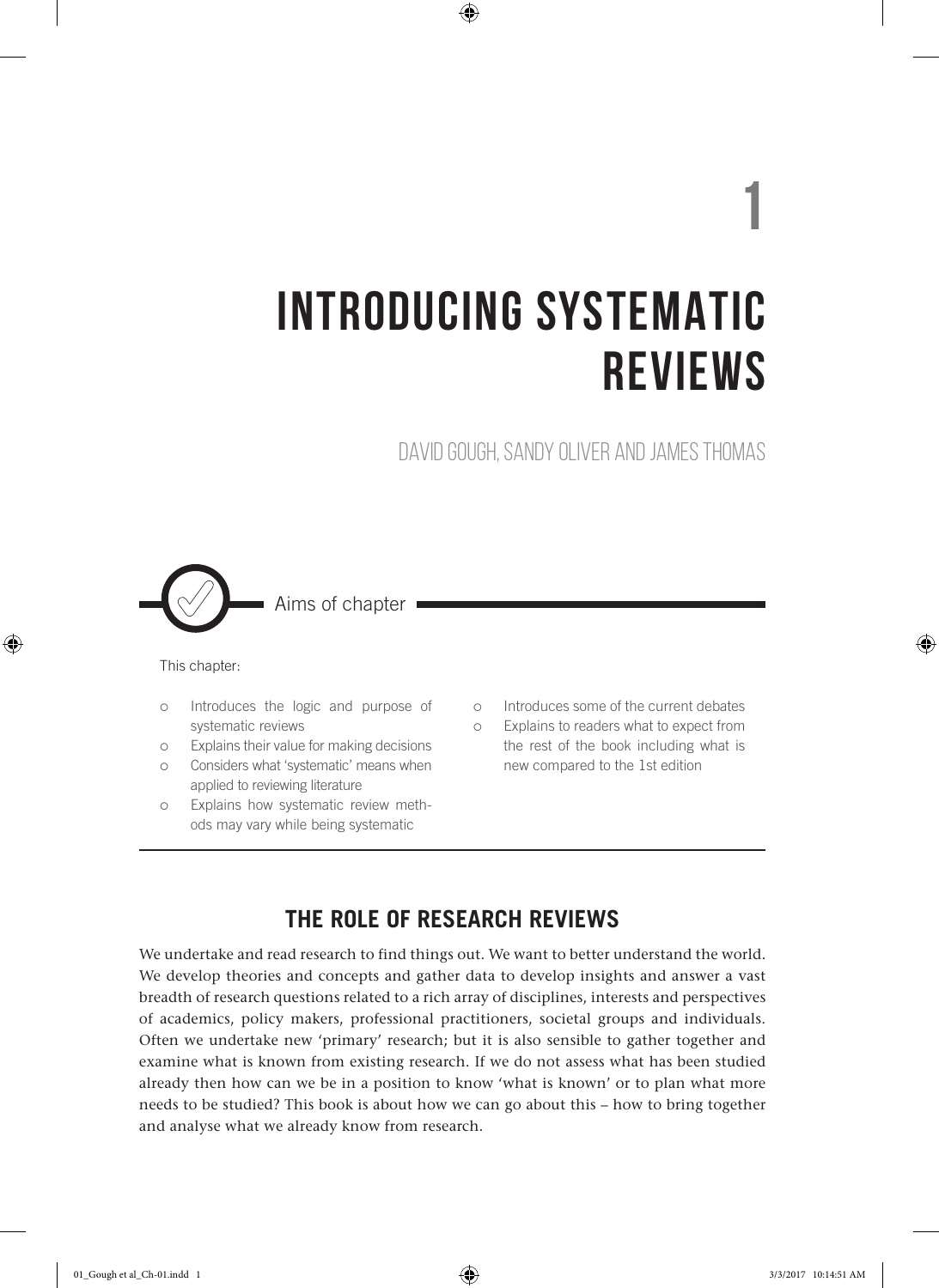Research needs to use rigorous and accountable methods to be considered research. There needs to be an appropriate systematic rigorous method and this must be explicit so that the results can be interpreted and assessed in the light of how the results were produced. The same logic applies to reviews of research; the reviews need to use appropriate and explicit methods. In other words, reviews of research are a form of research. They are a secondary level of analysis (secondary research) that brings together the findings of primary research. We therefore define a systematic review as 'a review of existing research using explicit, accountable rigorous research methods'. There is not just one way to undertake a systematic review. Research asks all sorts of different questions and uses a wide range of different methods. Reviewing the literature also requires a variety of methods to bring findings together systematically. These range from reviews of statistical data to answer questions about what interventions are effective, to reviews of more qualitative data aiming to develop new theories and concepts.

⊕

Reviewing evidence, and synthesising findings, is something that we do all the time when going about our daily lives. For example, consider the range of activities involved in buying a new car. We approach the problem with an overarching question: 'which car shall I buy?' that can be broken down into a series of questions including: 'what cars are available?'; 'what type of car do I need?'; 'which cars can I afford?'; and, if manufacturers' marketing departments are doing their job, 'which car will make me happy?'. We then gather data together to help us make our decision. We buy car magazines, read online reviews, talk to people we know and, when we've narrowed our options down a little, visit car showrooms and take some cars out for a test drive. We critically review the evidence we have gathered (including our personal experience) and identify possible reasons for doubting the veracity of individual claims. If we've decided that we need a small, cheap car, for example, we will understand that the conclusions of a review written by people who like to drive the latest sports cars may be less useful than a review written for the 'thrift supplement' of a weekend newspaper. We may prioritise particular characteristics, such as reliability or boot space, above others, such as fuel economy or safety, and attempt to identify reviews which assess cars with similar requirements to our own.

The example above, while simple compared to the many very complex decisions made in life, introduces us to the purpose of reviews and some of the key issues that we need to grapple with while undertaking a review. Starting our product research by relying first on what other people have written gives us access to a wide range of ideas about how to judge cars, more evidence than we could collect ourselves and leaves us with a smaller task when it comes to visiting showrooms or test driving cars. Our 'decision question' drives what we are doing ('which car shall I buy?') and all the other decisions and judgements we make are based on the need to answer this question. We are faced with many different possible answers (e.g. the make, model and optional extras of our car) and a mass of evidence that purports to answer our question. We need to come to an overall understanding of how this heterogeneous set of data is able to help us come to a decision and, in order to do this, we need to understand why the data are heterogeneous. In the example above, reviews of the same cars come to different conclusions because the people conducting them have different perspectives, priorities and understandings about what they understand the 'best' car to be (and, indeed, what 'best' means). In the same way, reviews often depend on judgements, not only about the methodological quality of research (was it well conducted?), but also its relevance to answering the question at hand.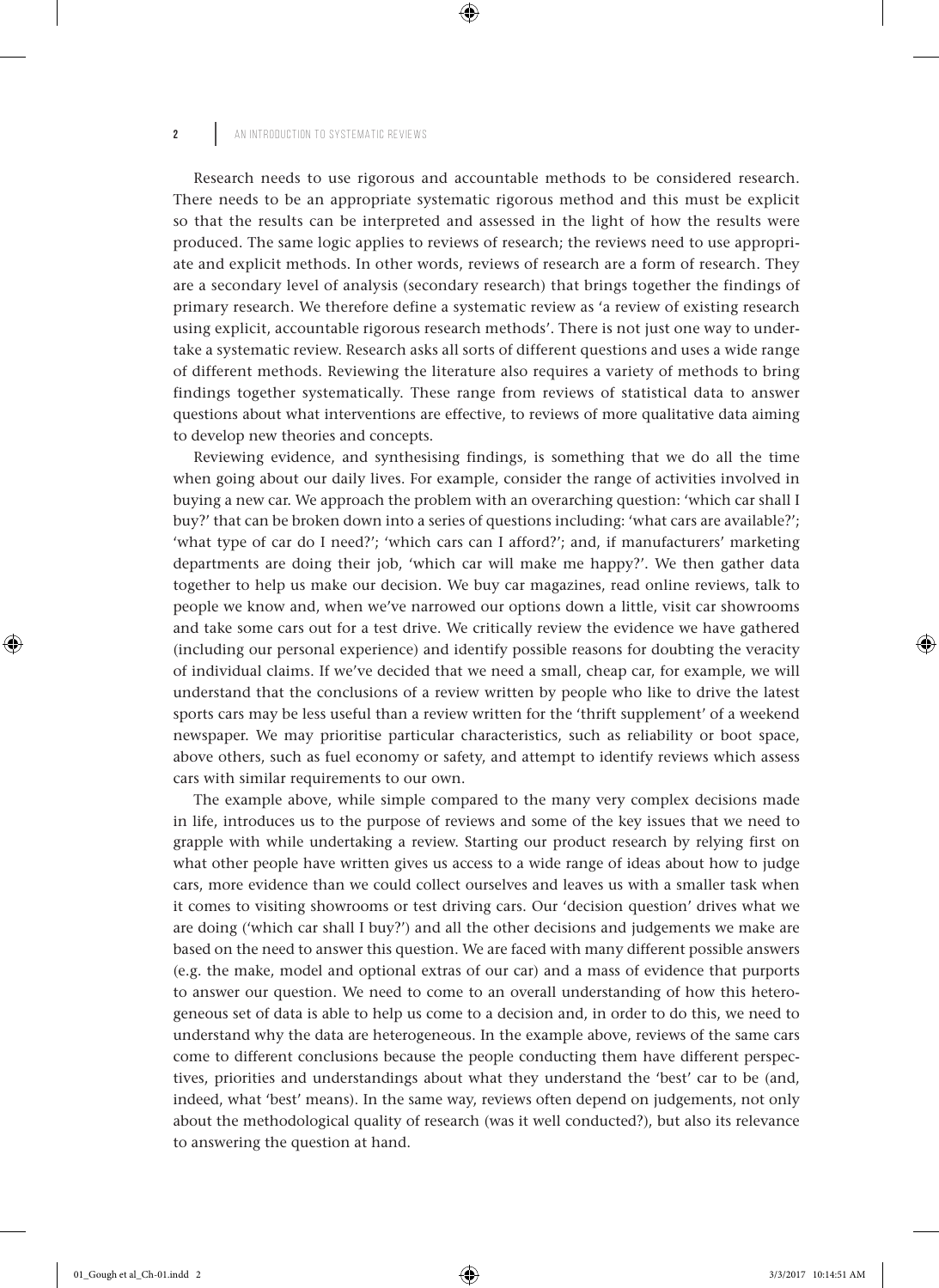### INTRODUCING SYSTEMATIC REVIEWS **3**

Our experience as reviewers of research is that there are very many excellent studies published in the social science and health research literatures. However, there are also many studies that have obvious methodological or conceptual limitations or do not report adequate detail for their reliability to be assessed. Even where a study is well conceived, executed and reported, it may by chance have found and reported atypical findings and so should not be relied upon alone. For all these reasons, it is wiser to make decisions based on all the relevant – and reliable – research that has been undertaken rather than an individual study or limited groups of studies. If there are variations in the quality or relevance in this previous research, then the review can take this into account when examining its results and drawing conclusions. If there are variations in research participants, settings or conceptualisations of the phenomena under investigation, these also can be considered and may add strength to the findings (please also see Chapter 8 for a discussion of these issues).

⊕

While primary research is essential for producing much crucial original data and insights, its findings may receive little attention when research publications are read by only a few. Reviews can inform us about what is known, how it is known, how this varies across studies, and thus also what is not known from previous research. It can therefore provide a basis for planning and interpreting new primary research. It may not be a sensible use of resources and in some cases it may be unethical to undertake research without being properly informed about previous research; indeed, without a review of previous research the need for new primary research is unknown. When a need for new primary research has been established, having a comprehensive picture of what is already known can help us to understand its meaning and how it might be used.

In the past, individuals may have been able to keep abreast of all the studies on a topic, but this is increasingly difficult and (as we shall see in the next section) expert knowledge of research may produce hidden biases. We therefore need reviews because:

- 1 Any individual research study may be fallible, either by chance, or because of how it was designed and conducted or reported. There are even cases of research reports being fabricated.
- 2 Any individual study may have limited relevance because of its question, scope and context.
- 3 A review provides a more comprehensive and stronger picture based on many studies and settings rather than a single study.
- 4 The task of keeping abreast of all previous and new research is usually too large for an individual.
- 5 Findings from a review provide a context for interpreting the results of a new primary study.
- 6 Undertaking new primary studies without being informed about previous research may result in unnecessary, inappropriate, irrelevant or unethical research.

## **SYSTEMATIC, TRADITIONAL AND EXPERT REVIEWS**

It has become clear that, when intervening in people's lives, it is possible to do more harm than good (Chalmers 2003) (see Box 1.1). Examining existing research is one way of reducing the chances of doing this. As reviews of such research are increasingly used to inform policy and practice decisions, the reliability of these reviews is critically important. Methodological work on reviewing over the past two decades has built up a formidable empirical basis for reviewing health care evaluations, and systematic reviews have therefore become established as a key component in evidence-informed decision making. So influential has the use of

01\_Gough et al\_Ch-01.indd 3 3/3/2017 10:14:51 AM

♠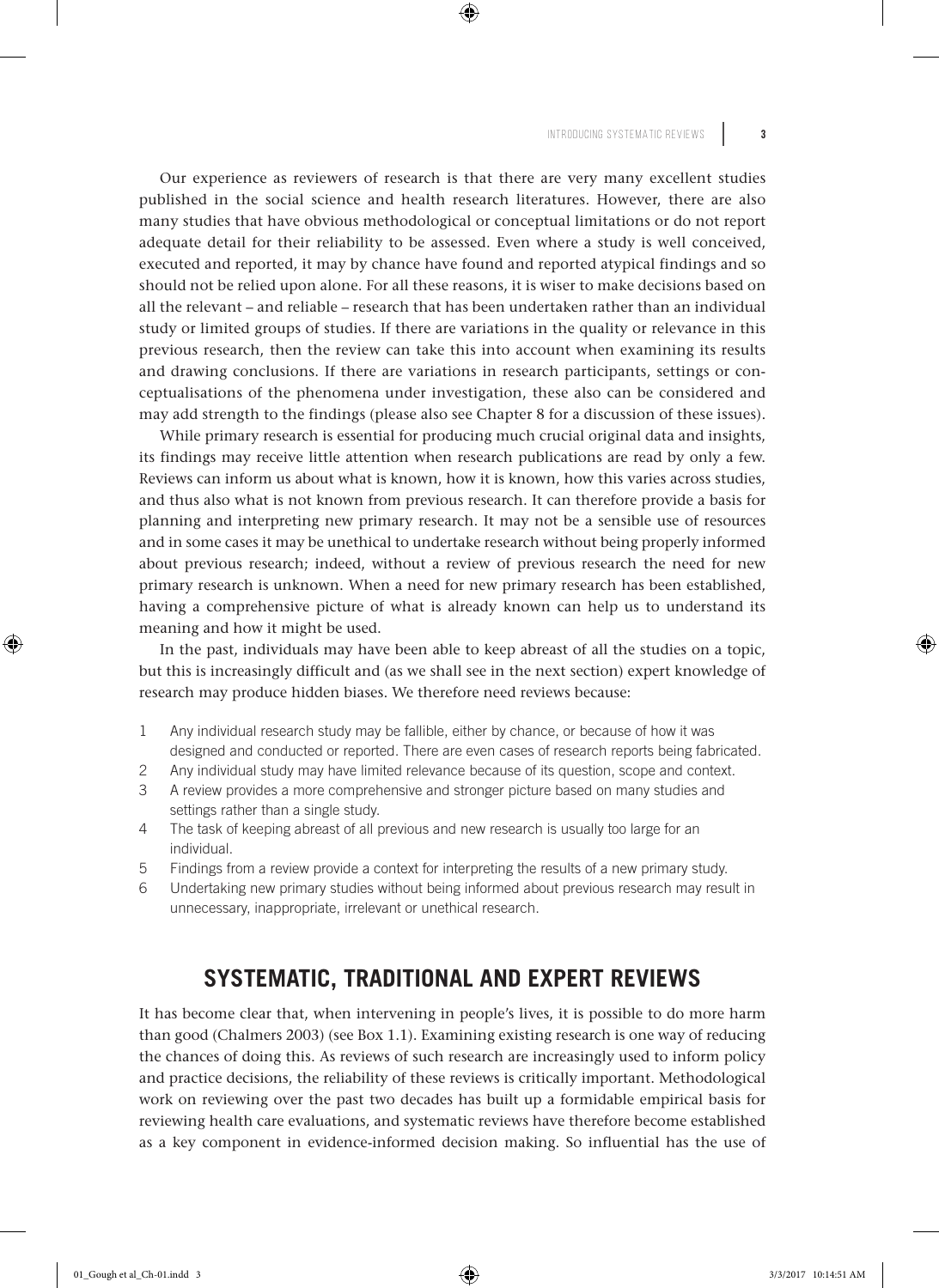research through systematic reviews become that their development can be considered to be one of the turning points in the history of science:

⊕

This careful analysis of information has revealed huge gaps in our knowledge. It has exposed that so-called 'best practices' were sometimes murderously flawed; and by doing nothing more than sifting methodically through pre-existing data it has saved more lives than you could possibly imagine.<sup>1</sup>

The logic of reviewing is thus twofold: first, that as the opening section discussed, looking at already existing research evidence is a useful thing to do; and second, that as reviews inform decisions that affect people's lives, it is important that they be done well. This book uses the term 'systematic review' to indicate that reviews of research are themselves pieces of research and so need to be undertaken according to some sort of method.

## **Examples of decisions not informed by research**

 $1 - 1$ 

BOX

⊕

**Expert advice**: Dr Benjamin Spock's advice to parents was to place infants on their fronts to sleep – advice not supported by research. When this policy was reversed, rates of sudden infant death dropped dramatically (Chalmers 2001).

**Expert panel**: In the BSE (mad cow) crisis in the UK in the late twentieth century where there were many deaths from eating infected meat, '... highly problematic policy decisions were often misrepresented as based on, and only on, sound science' (van Zwanenberg and Millstone 2005).

**Well-intentioned interventions**: In the Scared Straight programme criminals give lectures to 'at risk' youth about the dangers of a life of crime, but this is statistically associated with higher not lower rates of crime in the at-risk youth (Petrosino et al. 2002, 2013).

Reviewing research systematically involves four key activities: clarifying the question being asked; identifying and describing the relevant research ('mapping' the research); critically appraising research reports in a systematic manner, bringing together the findings into a coherent statement, known as synthesis; and establishing what evidence claims can be made from the research (see Box 1.2 for definitions). As with all pieces of research, there is an expectation that the methods will be explained and justified, which is how we reach our definition that a systematic review is a review of existing research using explicit, accountable rigorous research methods.

Most literature reviews that were carried out a decade or more ago were contributions to academic debates, think pieces, not undertaken in a systematic way. Reviewers did not necessarily attempt to identify all the relevant research, check that it was reliable or write up their results in an accountable manner.

<sup>1</sup> BBC Radio 4, *Moments of Genius*: Ben Goldacre on systematic reviews. Available at: www.bbc.co.uk/radio4/features/ moments-of-genius/ben-goldacre/index.shtml.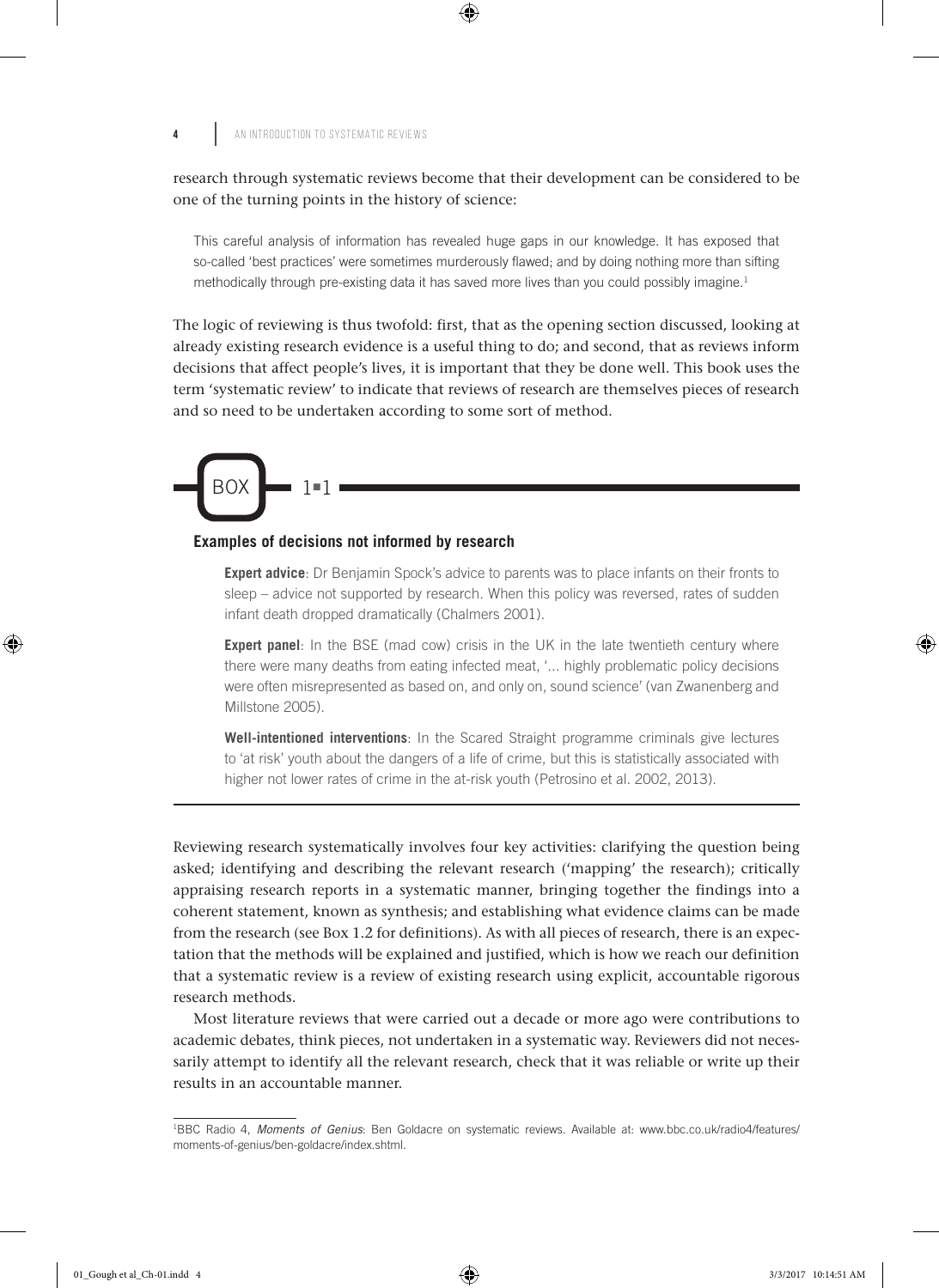### INTRODUCING SYSTEMATIC REVIEWS **5**

Traditional literature reviews typically present research findings relating to a topic of interest. They summarise what is known on a topic. They tend to provide details on the studies that they consider without explaining the criteria used to identify and include those studies or why certain studies are described and discussed while others are not. Potentially relevant studies may not have been included because the review author was unaware of them or, being aware of them, decided for reasons unspecified not to include them. If the process of identifying and including studies is not explicit, it is not possible to assess the appropriateness of such decisions or whether they were applied in a consistent and rigorous manner. It is thus also not possible to interpret the meaning of the review findings.

⊕

## $1\square$ BOX

#### **Key terms**

♠

**Systematic**: undertaken according to a fixed plan or system or method

**Review**: a critical appraisal and analysis

**Explicit**: a clear, understandable statement of all the relevant details

**Accountable**: answerable, responsible and justified

**Map (systematic)**: a systematic description and analysis of the research field defined by a review question

**Synthesis**: creating something new from separate elements

**Systematic review**: a review of existing research using explicit, accountable rigorous research methods

**Evidence claim**: the statements that can be justified in respect of answering the review question(s) from the research evidence reviewed

The aim of reviewing systematically is to have such explicit, rigorous and accountable methods. Just as primary research is expected to report transparent, rigorous methods, the same standards can apply to systematic reviews. Just as primary research is undertaken to answer specific questions, reviews of existing research can be productively focused on answering questions rather than addressing topic areas. The focus on a question drives the choice of the methods to find the answers.

Individual experts or expert panels are often consulted to answer questions about what is known from research. Experts may of course have many specialist skills, including knowledge of research, practical experience of the phenomena being considered, and human insight and implicit knowledge that have not been formalised in research. However, there can also be dangers from this richness of knowledge not being explicit.

One danger is that the experts' ideological and theoretical perspectives, and thus the conceptual framework determining their assessment of the research, will not be explicit; and as

01\_Gough et al\_Ch-01.indd 5 3/3/2017 10:14:51 AM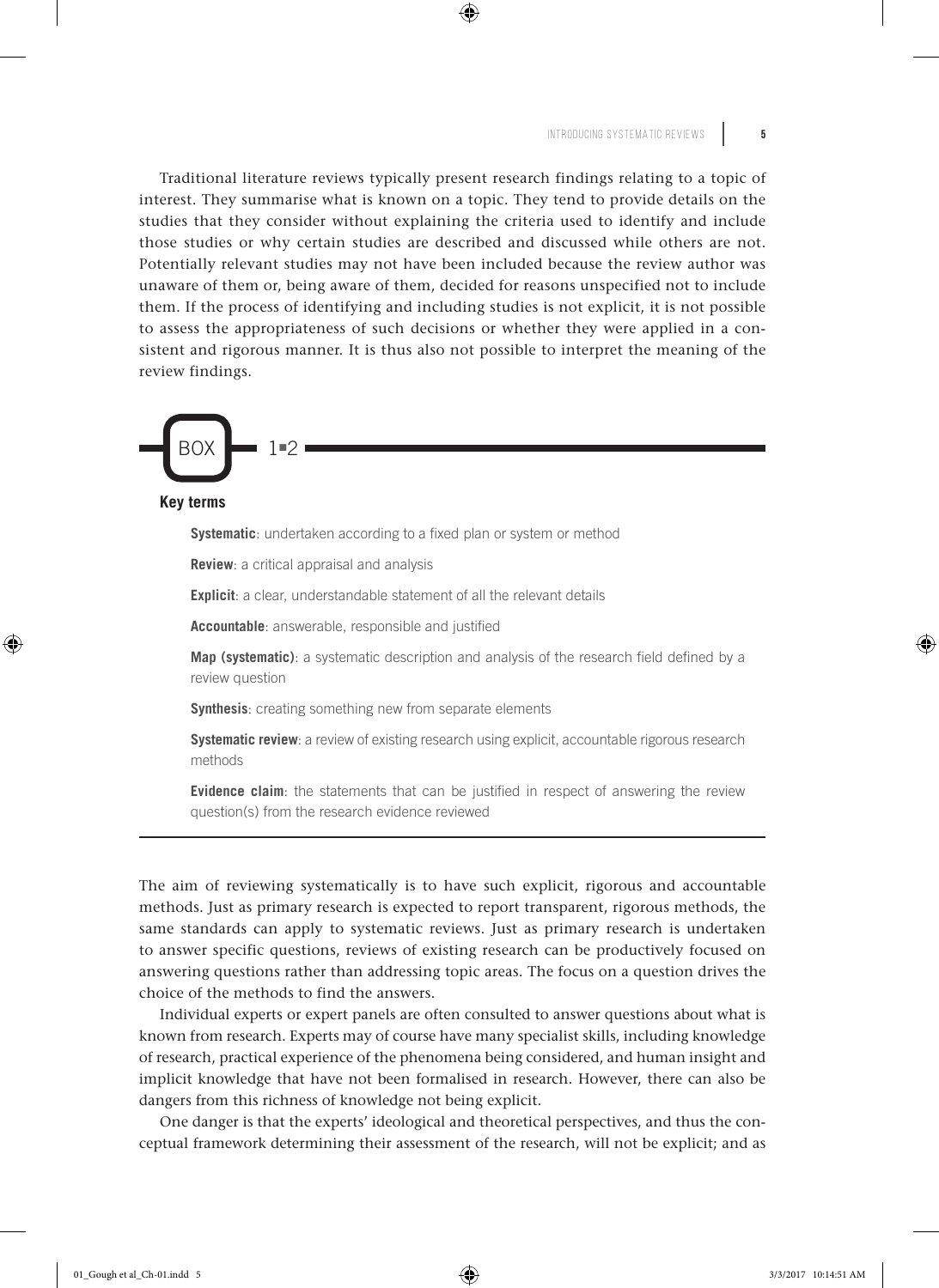with everyone, these perspectives may be influenced by personal interests in the issues being discussed. Second, the boundaries of the experts' knowledge may not be transparent; that is the boundaries of studies familiar to them and thus the evidence being considered. A third danger is that even if the boundaries of the studies are clear, the expert may know some of the studies within those boundaries better than others, so not all the research will have equal representation in the conclusions they draw. Fourth and fifth dangers are the related problems of how the experts assess the quality and appraise the relevance and then synthesise different pieces of evidence. Sixth, it may not be clear the extent to which the expert draws on other forms of knowledge, such as practice knowledge, in forming their overall conclusions. An expert witness in a court may, for example, provide an opinion that the court believes is based on research, but is in fact based on a mixture of research and practice wisdom. Seventh, the manner in which someone is assessed as being expert on a particular area may not be appropriate. They may not be expert at all on this topic, or they may be expert but their esteem and credibility is based on practice knowledge. A court may, for example, give high credibility to research reports from someone who has high esteem as a practitioner rather than as a researcher.

⊕

In many ways an expert review or expert panel is similar to a traditional literature review. There may be great insight and knowledge but with a lack of transparency about what this is or how it is being used. With experts and expert panels there may be a lack of clarity about the:

- { perspective and conceptual framework, including ideological and theoretical assumptions and personal interest;
- $\circ$  inclusion criteria for evidence:
- $\circ$  nature of the search for evidence:
- o sort of evidence that is thus being considered;
- $\circ$  quality and relevance appraisal of that evidence;
- ${\circ}$  method of synthesis of evidence;
- $\circ$  use of evidence other than research:
- { basis for their expertise: (i) how their expertise is assessed, (ii) how its relevance to the topic in question is assessed, (iii) how its relationship to research skills and knowledge is assessed;
- basis of the evidence claims made.

In order to address such issues, systematic reviews often proceed through a number of stages, as shown in Figure 1.1. We shall see in later chapters that these stages are an oversimplification, but they are sufficiently common for them to provide a guide to the part of the review process being discussed in each chapter (the structure of the book and how the chapters fit into this is discussed at the end of this chapter).

Though the idea of systematic reviews is simple, and their impact profound, they are often difficult to carry out in practice, and precisely how they should be done is the subject of much debate and some empirical research. Identifying the relevant research, checking that it is reliable and understanding how a set of research studies can help us in addressing a policy or practice concern is not a straightforward activity, and there are many ways of going about reviewing the literature systematically. This book takes a careful look at how approaches differ (while still being systematic) and considers the issues involved in choosing between these different approaches.

⊕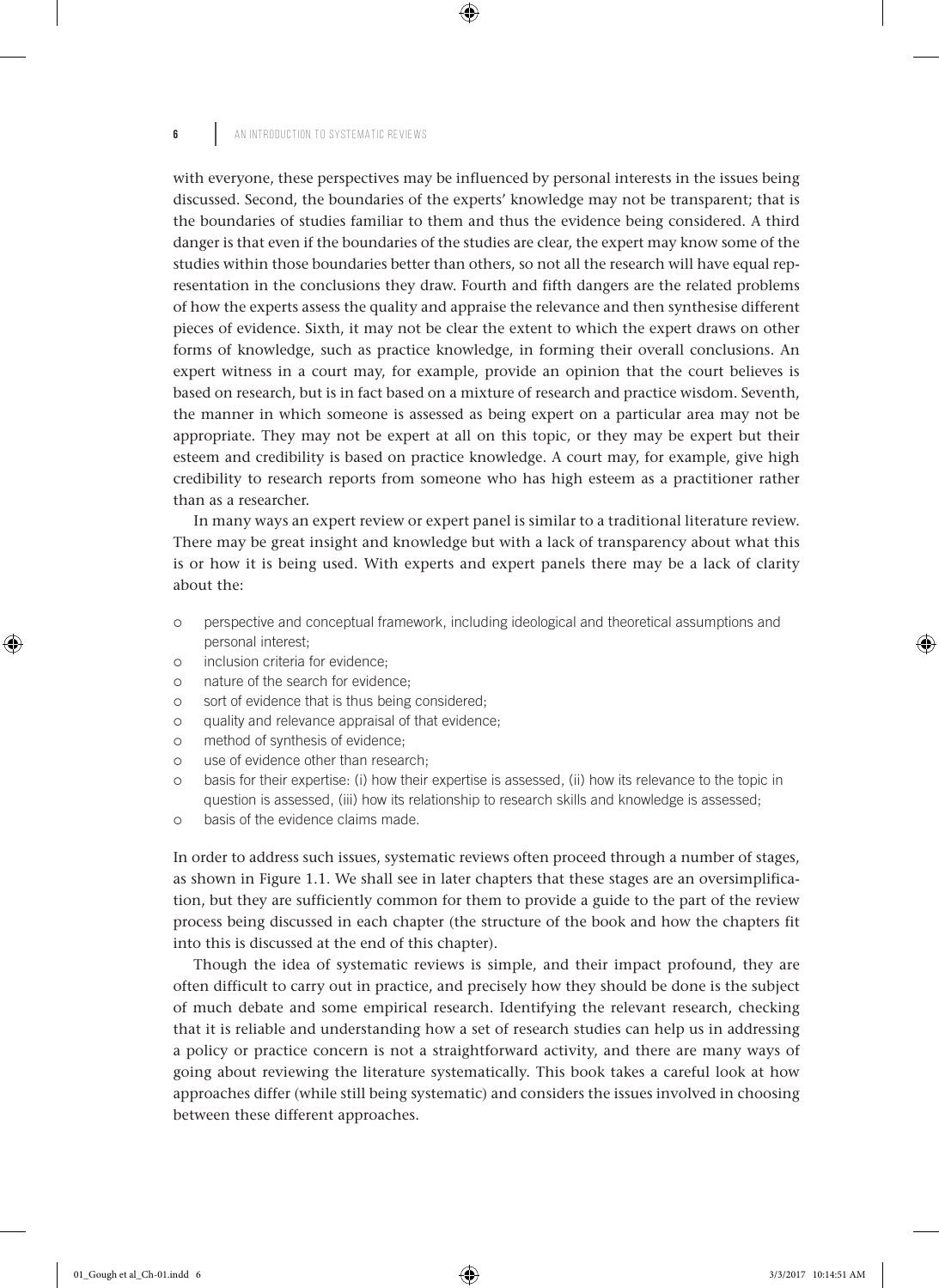## **QUESTIONS, METHODS AND ANSWERS**

⊕

Primary research asks many different questions from a variety of standpoints (Gough et al. 2009), and this richness of questions, approaches and research methods is also reflected in systematic reviews. If, for example, questions are asked about the meaning attached to different situations by different actors in society, then qualitative exploratory methods are likely to be appropriate. To find out how societal attitudes vary across the country, then a survey may be most helpful, whereas knowing how many people receive different state services may be found from routine government administrative data. To investigate whether a particular social intervention has had the required effect, an experimental study may be the most powerful method.

The idea that different research questions may be answered best by different methods and by different types of data also applies to reviews. For instance, systematic reviews addressing questions about the effects of health interventions have widely agreed systematic methods for setting the scope, judging the quality of studies, and presenting the synthesised findings, often using statistical meta-analysis of the results of randomised controlled trials (see, for example, Higgins and Green 2011). However, a systematic question-driven approach to reviews can apply equally to research questions of process or of meaning that are addressed by more qualitative primary research and by review methods that reflect those qualitative research approaches (see, for example, Patterson et al. 2001; Pope et al. 2007; Sandelowski and Barroso 2007)*.*

Reviews and their findings can vary on many different 'dimensions of difference' and these are discussed in detail in Chapter 3. The diversity of methods that are used to bring together ('synthesise') study findings lie on a continuum between approaches that aim to *aggregate* or 'add up' findings from multiple, similar studies; and those that aim to *configure* or 'organise' findings of studies (Sandelowski et al. 2006, 2011; Voils et al. 2008). Aggregative methods of analysis are often used to answer tightly specified questions using quantitative pre-specified methods to test theory using empirical observations. Configurative approaches are more likely to address more open questions that explore and explain variation in study findings. While some configurative methods of analysis bring together qualitative data with an emphasis on the exploration of meaning and people's lived experiences, many statistical methods also configure study findings to understand why a given 'dependent variable' might vary in different situations (see Chapters 8 and 9). Most reviews involve some aggregation and some configuration.

Reviews need to specify the questions they are asking and the methods used to address these, and this is often written as a 'protocol' prior to undertaking the review (see also Chapter 4). Writing a protocol or other specification of the review methods at the beginning of a review can be a very useful activity, as it helps the review team to gain a shared understanding of the scope of the review and the methods that they will use to answer the review's questions. It can also form the basis of the review report. Other benefits thought to accrue from writing a protocol include a reduction of bias (*PLoS Medicine* Editors 2011), though this area is somewhat contested, as others would say that protocols are inappropriate for some types of review where there is a lot of iteration in the method during the process of the review and iterative methods are required at some stages – for example, searching for relevant studies (Greenhalgh et al. 2005a, 2005b).

♠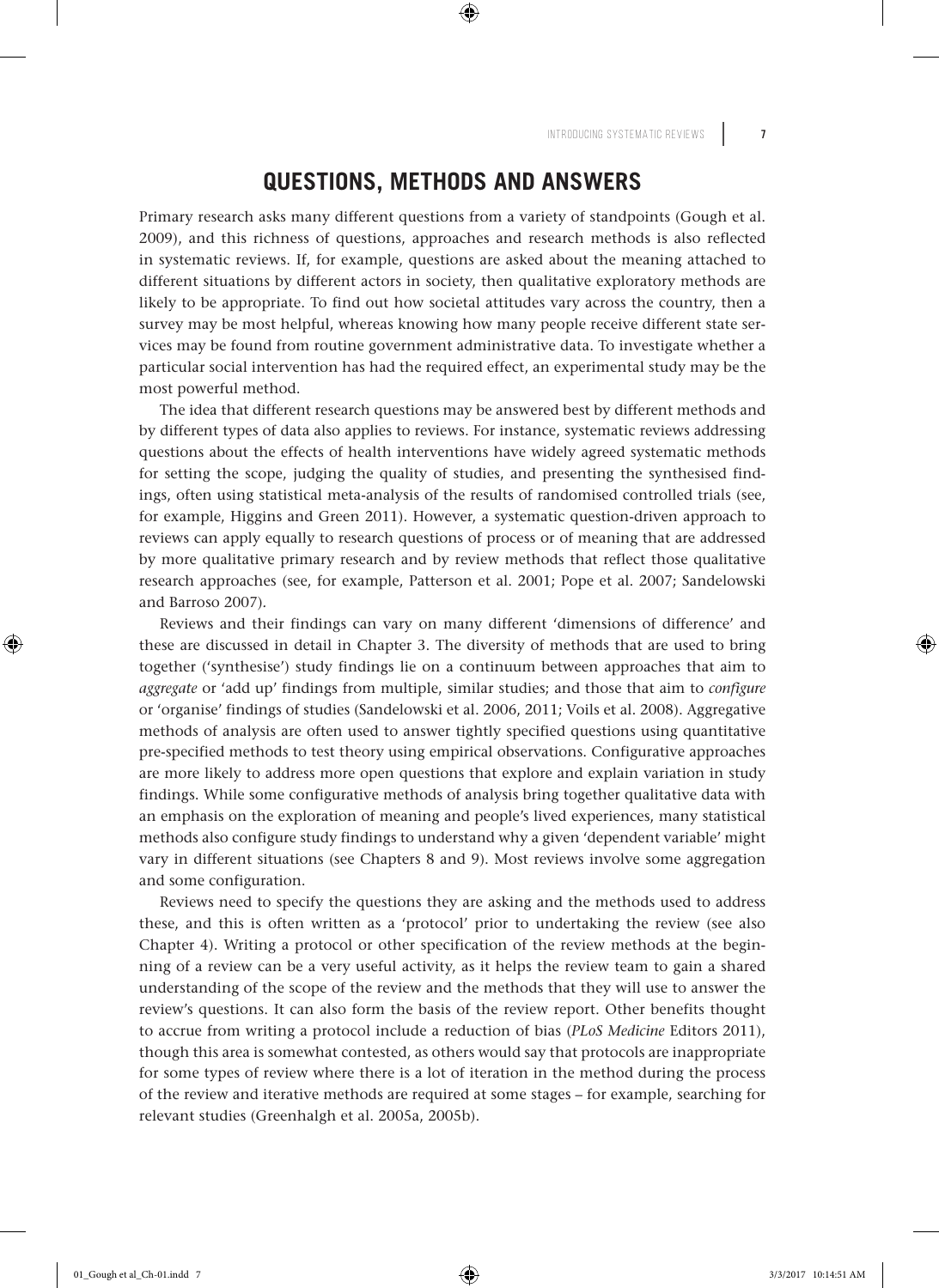## $1$  $\blacksquare$ 3 **BOX**

## **Key terms**

**Quantitative research**: the systematic empirical investigation of quantitative properties of phenomena and their relationships. Quantitative research often involves measurement of some kind.

⊕

**Qualitative research:** in-depth enquiry to understand the meaning of phenomena and their relationships.

**Aggregative synthesis**: where the synthesis is predominantly aggregating (adding up) data to answer the review question. Aggregation commonly uses quantitative data but qualitative data can also be aggregated.

**Configurative synthesis:** where the synthesis is predominantly configuring (organising) data from the included studies to answer the review question. Qualitative and quantitative data can be configured to understand variation in study findings. Aggregation and configuration fall on a continuum, and all reviews are likely both to aggregate and configure data to some extent.

**Protocol**: a statement of the approach and methods to be used in a review made prior to the review being undertaken.

With these complex choices about review methods, it is important for reviewers to have a clear understanding of the 'meaning' of the question. For example, the starting point for a review might be, 'We want to know about the effects of classroom teaching assistants'. Further discussion may clarify that this question could be more precisely framed to indicate the more specific question being asked and then the type of synthesis that would be most appropriate, for example:

- { 'Do students in classes where there is a classroom teaching assistant get higher or lower scores on test scores?' The most appropriate synthesis method is probably aggregative quantitative, preferably meta-analysis (if the primary research meets the necessary conditions).
- { 'How can we conceptualise the way that the presence of classroom assistants changes relationships between students and teachers and between teachers in class?' The most appropriate synthesis method is probably configurative (if the primary research meets the necessary conditions).

Once the meaning of the question is clear, the appropriate method can be chosen. Although it may seem a simple task to match methods to question types, the reality is more complex. A question may be answered in more than one way. The selection of the appropriate method for a review depends on the type of question to be answered, but also must consider the use to which the review will be put, and practical issues, such as the experience and perspective of the review team (see Chapter 4). Also, reviews vary in how extensive the review question is (the breadth of question and the depth in which it is examined) and in the time and resources used to undertake it (see Chapter 3).

♠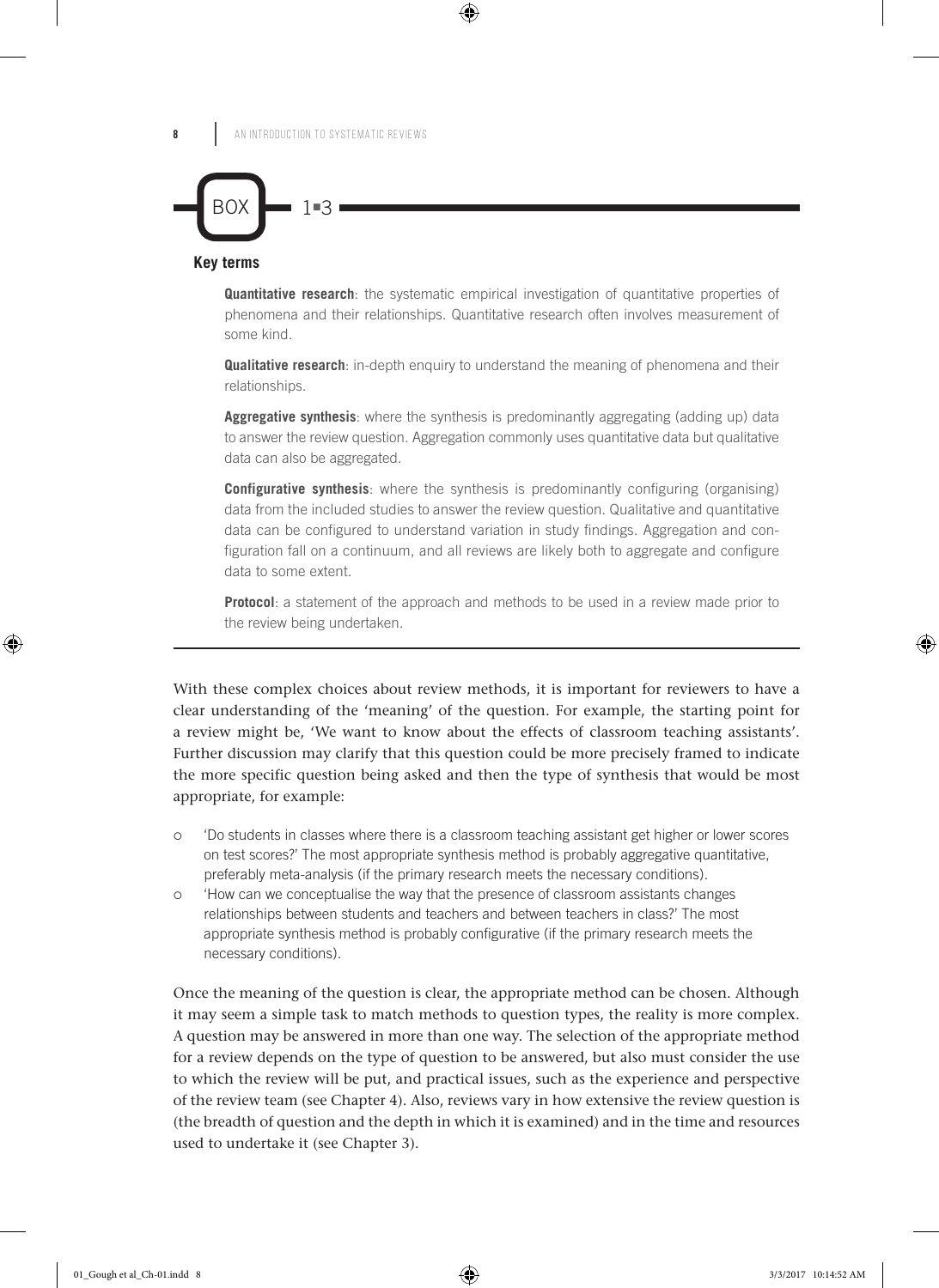When thinking about the role of a review, it can be helpful to always keep in mind the basic logic of undertaking reviews:

⊕

- { What is the issue at hand?
- { What do we want to know (from research that might help us with this issue and so what are our research questions)?
- { What do we know already (so undertake or use existing systematic reviews)?
- $\circ$  And how do we know it (from what methods of systematic review and what type of primary research)?
- { What more do we want to know (from further reviews or further primary research)?
- { And how could we know it (how can the systematic reviews inform further research strategies)?

## **CHALLENGES OF, AND CRITIQUES OF, SYSTEMATIC REVIEWING**

Systematic reviewing has only recently become a major area of methodological development. Although the idea of being more explicit about reviewing research is not new, it was only in the 1980s that some of the texts on some of the major types of review, such as statistical meta-analysis (Glass et al. 1981) and meta-ethnography (Noblit and Hare 1988), were published (these types of review are explained later in the book, particularly in Chapters 3 and 8). Although reviews of literature have been advocated for very many years (Bohlin 2012; Chalmers et al. 2002; Shadish and Lecy 2015), systematic reviewing is still a young and rapidly developing field of study and methods of reviewing have not yet been developed for all areas of science. It is an exciting time yet there are many challenges to be overcome (Oakley et al. 2005).

First, there are many conceptual and methodological challenges. This book discusses a wide range of approaches to reviewing from an equally broad range of different epistemological positions. In it we argue that this range of methods is useful, but we realise that this diversity raises many complex issues, particularly in relation to mixing results from different research traditions. Related to the conceptual challenges are more detailed methodological issues. While there is a strong empirical base underpinning some review methods, many have been designed and developed based on primary research methods and on the logic of systematic reviews, with comparatively little methodological study of the impact of different approaches to particular aspects of reviewing – such as search strategies and data coding. The methods of evidence-informed policy and practice are not always evidence informed; we need more empirical data to support the selection of specific review methods.

A second challenge, and related to the methodological issue, is the lack of an agreed terminology to describe, discuss and develop methods (Gough et al. 2012). Some of this linguistic confusion arises from fundamental debates about the nature of knowledge and the role of research in this; and some is a lack of clarity about widely used but unclear distinctions, such as quantitative and qualitative research. There are, however, many further problems in the terminology used for reviews of research evidence.

The term 'meta' is one such confusing word. Meta has many meanings and in relation to research it is often used to mean 'about' or 'beyond' and so 'meta-evaluations' are 'evaluations of evaluations'. Such meta-evaluations can be a form of systematic review, but they can also be simply the evaluation of the quality of one or more evaluations (Gough et al. 2014). The term 'meta-analysis' can mean analysis of analysis and so can be

♠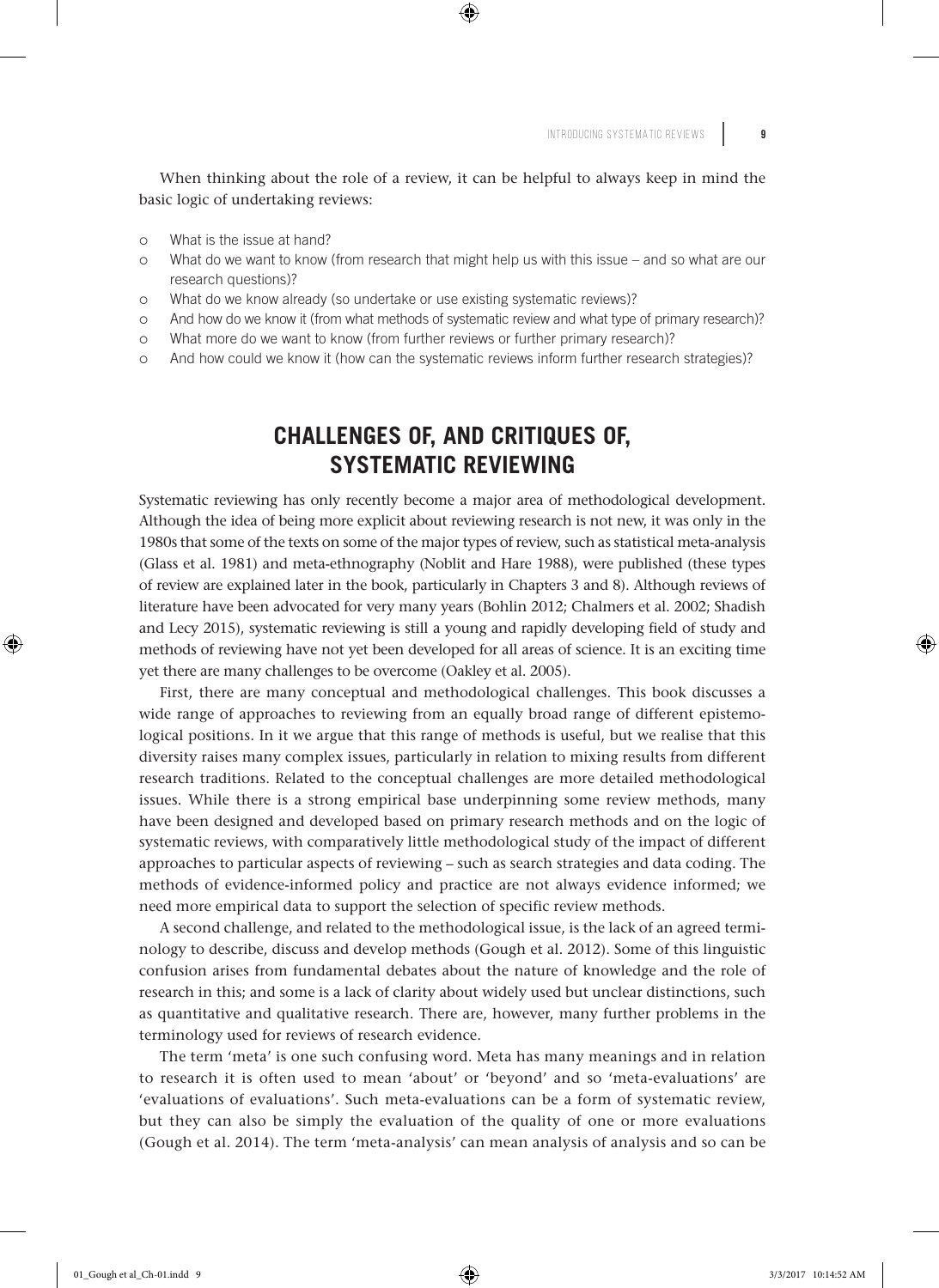another term for systematic review, but meta-analysis has been used so often to refer to statistical reviews that in some circles it has become synonymous with statistical synthesis. A 'meta-review', on the other hand, is a review of ('about') reviews, of which there are several forms (see Chapter 3). Also, many words used in reviewing can give the impression that a particular type of review is being assumed. Words such as 'protocol' (methods of a review) suggest pre-specified methods and the word 'synthesis' may suggest aggregation to some people and the configuring of findings to others (see Chapter 3 on 'dimensions of difference' in reviews). This book does not provide an overarching classification for systematic reviews. Instead it aims to discuss the nature of reviews and how they vary and includes some of the terminology used to describe this variation (see Chapter 3).

⊕



#### **Key terms**

♠

**Meta**: about, above or beyond something.

**Meta-evaluation**: evaluation of evaluations. These can be systematic reviews; alternatively, they can be formative or summative evaluations of evaluations, including standards for such evaluations.

**Meta-analysis**: the term has been used in the past to refer to all forms of review, but now usually refers to the statistical meta-analysis of data from primary research studies.

**Review of reviews**: a review of previous reviews. This contrasts with reviews that only review primary research studies.

A third challenge relates to resource constraints. Reviews are major pieces of research and require time and other resources. The resources available will impact on the type of review that can be undertaken. More fundamentally, there is the extent of investment by society in reviews of research. This is not just an issue of overall funding for research, but the balance of investment between: primary research; reviews of what is known from that primary research; and systems to assist the interpretation and application of that research (see Chapter 11). Currently, the funding of research is predominantly on primary production compared to synthesis and use of research.

The most appropriate balance between primary research and reviews is difficult to specify but is likely to vary for different funders, producers and users of research. A research institute or evidence or brokerage centre closely related to policy or practice decision makers, for example, would be particularly likely to have a high balance of reviews to primary research. The challenge for all the individuals and organisations involved in research is to consider whether their needs, roles and responsibilities are best met by the current balance they take between primary research and reviews of and use of that research.

A fourth challenge is the capacity constraints in terms of individual and organisational skills and infrastructure to undertake reviews. There are relatively few people with advanced review skills and so even if funding was available, it would take time to build up the necessary capacity.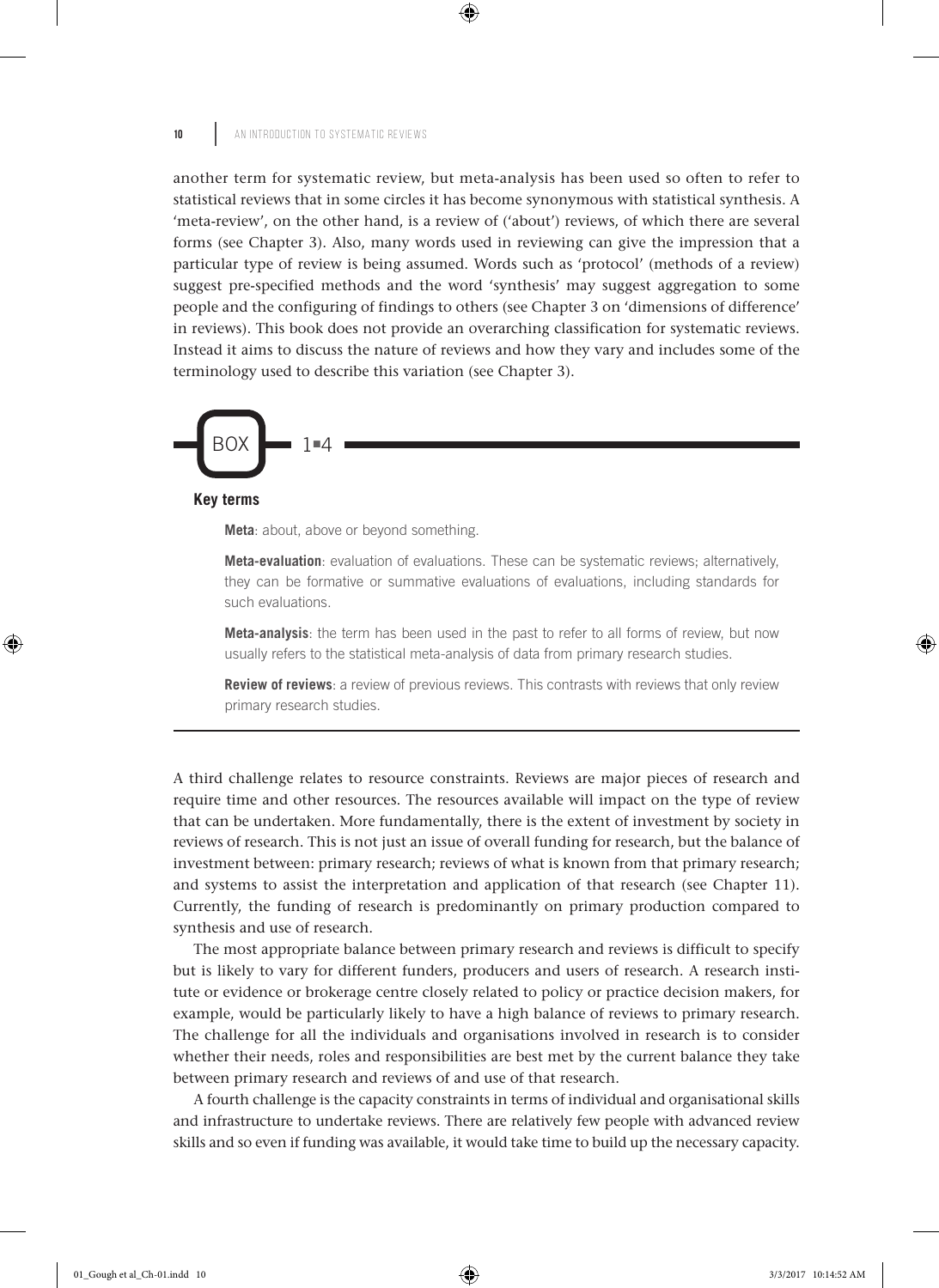## INTRODUCING SYSTEMATIC REVIEWS **11**

Fifth are the capacity constraints for using reviews. This not only involves the capacity to read and understand reviews, but also the capacity to interpret and apply reviews in meaningful and useful ways. Reviews of research are only one part of the research generation and use cycle. The cycle cannot work effectively without active engagement between research and the users of research and this may require further intermediary processes and intermediary organisations (Gough et al. 2011; and see Chapter 11). If formal processes are required to be explicit about ideological and theoretical perspectives and methods in the production of knowledge and its synthesis, then maybe similar processes are also required to support the use of such knowledge.

⊕

Sixth are broader political challenges. There are many critics of systematic reviews. One criticism is the mistaken belief that systematic reviews are only concerned with questions of studies of effectiveness and so represent an empiricist (or positivist) research paradigm. In social science there are often strong views about the appropriateness of different research paradigms (Oakley 2000a, 2000b) and some argue that the empiricist paradigm is deficient, making systematic reviews deficient too. However, as has already been explained in this chapter, the logic of reviews can apply to many questions and methods, not only empirical statistical reviews; meta-ethnography, for example, was introduced as a method in the late 1980s (Noblit and Hare 1988). Moreover, we argue that systematic reviews of effectiveness, framed with the help of stakeholders, are not deficient but important contributions to accumulating knowledge.

A related criticism is that the review process is atheoretical and mechanical and ignores meaning. This is another criticism of the empiricist paradigm where (in both primary research and reviews) a pre-specified empiricist strategy is used to test hypotheses such as the effectiveness of interventions. It is a criticism of a particular research paradigm and of the narrowness of some studies within that paradigm rather than of systematic reviews. The preference of one research paradigm over another or the existence of some poor quality primary research studies or systematic reviews is not an argument about the inherent appropriateness or importance of systematic reviews. Decision makers at various levels need to have different kinds of research questions addressed in order to inform the formulation of policy or practice and to implement change, and so the authors of this book value a plurality of perspectives, research questions and methods and thus also of review questions and methods (Oakley 2000a, 2000b). We value theory-testing reviews asking questions of effectiveness that aggregate findings and we also value reviews that configure and develop and critique concepts and ideas.

Another criticism is that reviews often only consider relatively few studies and thus are ignoring much relevant research. There are at least two issues here. First, many reviews have narrow review questions and so narrowly define the boundaries (inclusion criteria) of the studies they consider and so their conclusions must be limited to research so defined. This needs to be explicit in the title, introduction and summary of a review to avoid misrepresenting the data on which it was reaching its conclusions. The review needs to state what it is not including and thus what it is not studying. A review that was titled 'the importance of X for Y' which only considered a few aspects of X and Y could rightly be criticised for misrepresentation or bias.

The criteria for the inclusion and exclusion of studies can include such issues as the topic focus, the method of primary research and the quality of the research. Researchers with different perspectives and working within different research paradigms will have different views of

♠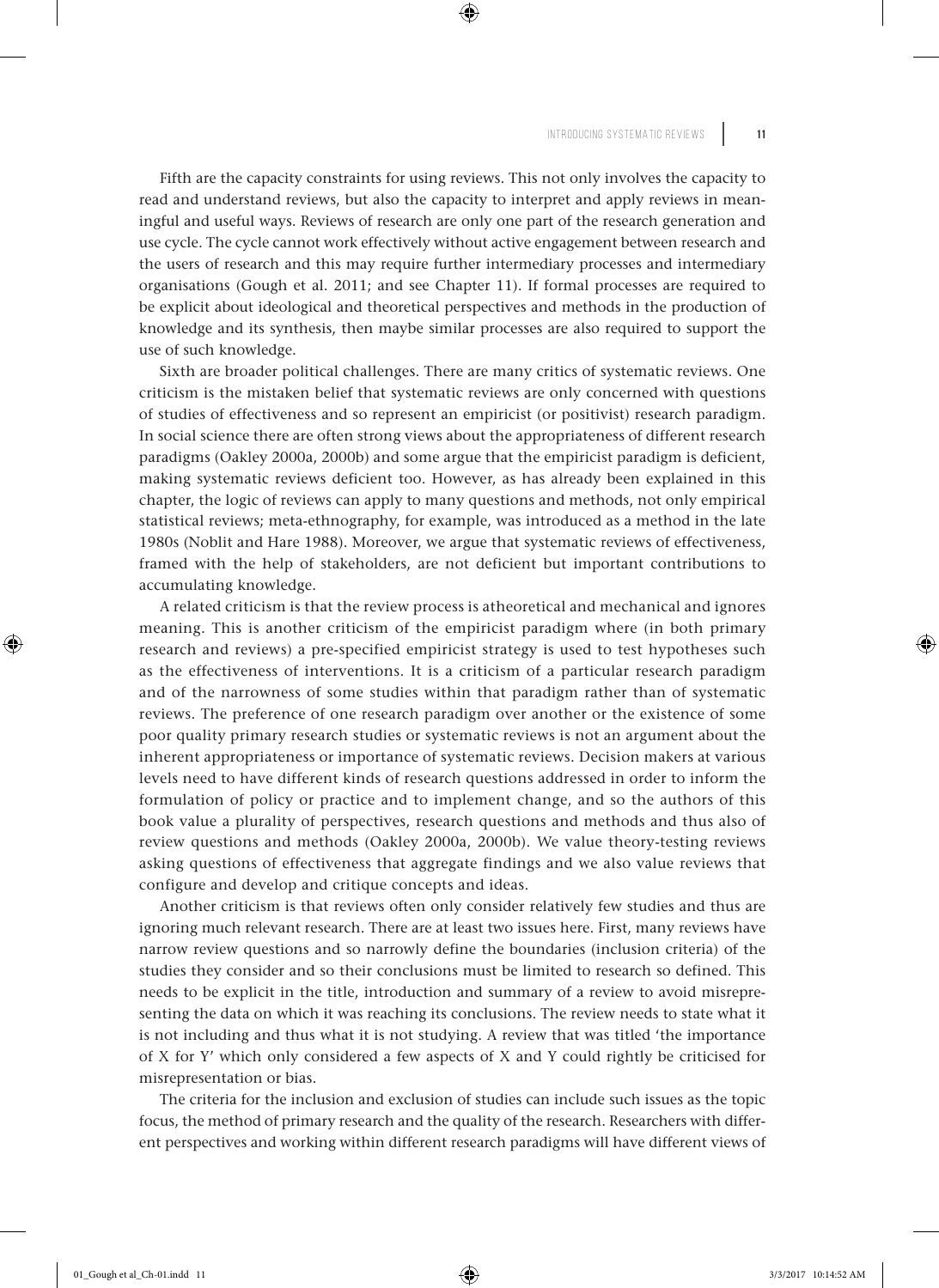what constitutes good quality and relevant evidence. This is the nature of academic discourse and occurs just as much in primary research as with research reviews. With reviews the argument is being played out at a meta-level rather than in discussing individual studies. Reviews allow broader discussions with explicit assumptions and leveraging many studies rather than debates about individual studies.

⊕

The second issue in relation to the low numbers of studies in some reviews is concerned with the inefficient process of searching for studies on electronic databases. Many irrelevant studies have to be sifted through to find the few that are on topic. Reports of reviews will include the number of studies found in the search, which may be very many thousands, of which only a few may be relevant. Critics use those numbers of discarded studies to argue that studies are being ignored. What is being ignored here, however, is that electronic searching is imprecise and captures many studies that employ the same terms without sharing the same focus (see Chapters 5 and 7). These extraneous studies need to be excluded after the electronic searching is completed. In sum, there are two related issues: what is the focus of a review and what number of studies will help in addressing that focus?

A broader and potentially more powerful criticism is that systematic reviews appeal to government because they fit with a new managerialism for controlling research. The state can specify what research it wants and how this should be reviewed and thus control the research agenda and the research results. The overt process of setting review questions in discussion with a range of different users is one way to engage with such concern though there are of course issues of who has the power and control to decide perspectives and priorities. Researchers and research funders are in a very strong position to determine the nature and outcome of research. Involving a broader range of users in defining reviews of what we know, what we don't know and what more we want to know, can give voice to others in society and make research more, not less, democratic (Gough and Elbourne 2002; Gough 2007a, 2011; and see Chapter 2). Being more explicit about the personal and political in research and increasing the potential for the increased involvement of different sections of society nationally and internationally is an important goal for all research including systematic reviews.

Systematic reviews have an integral role in the production of research knowledge and are an essential part of the process of interpreting and applying research findings to benefit society. Systematic reviews play a key part in developing future primary research and in advancing methods that better achieve their purpose – so-called 'fit for purpose' research methods. They provide a potential means by which all voices in society can engage in determining research agendas. Whether these voices are heard depends on socio-political forces within and beyond research.

## **THE AIMS OF THIS BOOK**

This book provides an introduction to the logic of systematic reviews, to the range of current and developing methods for reviewing, and to the consequences of reviewing systematically for the production and use of research. There are many excellent books available on different types of systematic review. This book differs from most others currently available in examining the nature of the basic components of reviews driven by any research questions and including any research methods and types of data.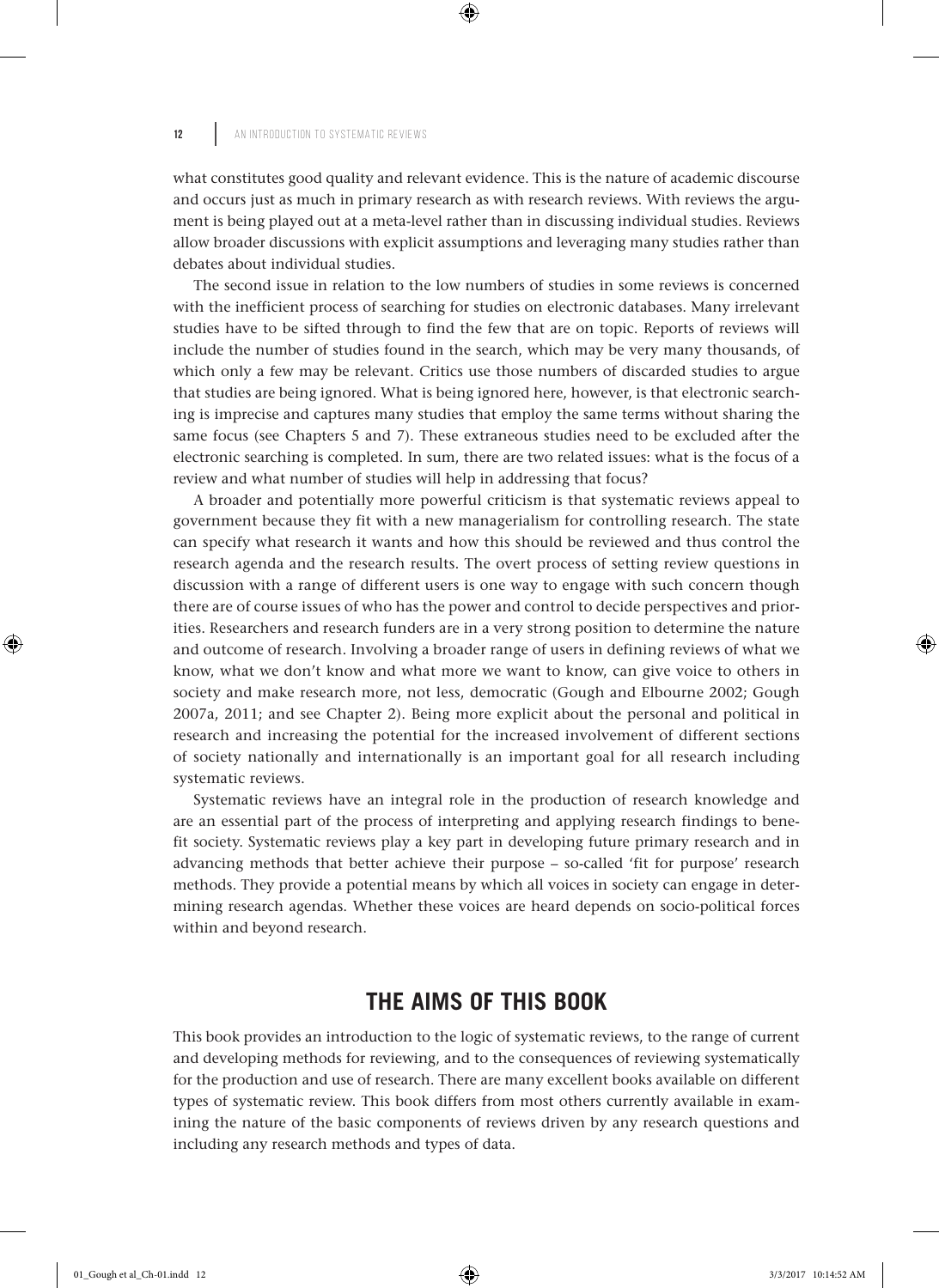It examines formal, explicit and rigorous methods for undertaking reviews of research knowledge. This idea of gathering research literature together is straightforward; the challenge is that research questions and methods are very diverse and so we need many different types of review addressing different questions using different types of research for different purposes. Understanding the complexities of reviewing research has practical relevance for using the messages that research offers, but its importance is greater than this.

⊕

The book has been designed as a resource for four main audiences. First, it is a resource for those undertaking reviews. It does not provide a step-by-step guide for carrying out every stage of every possible type of review. Considering detailed methods of reviewing for all possible types of research question, ranging from measuring the effects of interventions to developing theory to understand how things can be best understood, would be too much for a single volume and sections would quickly become out of date as new insights are being published regularly. Instead, it aims to provide an explanation of the main issues encountered at different stages of different types of systematic reviewing, and thus the thinking behind the many decisions required in any review. As we shall see later in the book, reviews vary considerably in their questions and methods, and in their scope and purpose. An understanding of how the aims of a review can be achieved is the most fundamental requirement for being able to undertake a review or for using review findings appropriately. The book is described as an introduction because it makes known to readers, in considerable depth, the thinking underlying the aims and methods of reviews.

Systematic reviews raise issues about how primary research is undertaken, how different approaches and methods are fit for purpose, and the implications for what more needs to be known and how the gaps can be filled by primary research. The second audience for the book therefore consists of those who fund, plan or undertake primary research. Reviews tell us what we know and don't know in relation to a question, and how we know this. They also raise the issue of what future research might be, what we might know and how we might know it. The review process thus enables a consideration of what would be the appropriate, fit-for-purpose research strategies and methods to achieve specific research objectives. It also provides an opportunity for non-researchers to be involved in such processes; to consider the research to date and to participate in developing future research agendas.

The third audience for the book consists of those who may use reviews to inform decision making. If decisions are being made on the basis of a review, and yet reviews can vary considerably in terms of focus, question, purpose, method, data and rigour, then an understanding of these characteristics is important for interpreting the quality and relevance of that review for the decision makers.

The fourth audience for the book will be those who have a wider interest in the production and use of research in society. In being question-driven, systematic reviews raise issues about the purpose of research and thus the drivers producing that research. They raise questions about whose questions are being asked and the methods being used to provide those answers. Reviews of research are driven by the needs of the different people asking these different questions, including all those who may use the research or other stakeholders affected by it. For this reason, reviews and their methods need to be relatively fit for achieving their intended purpose(s). These questions relate to fundamental issues about the funding and use of research and its role in society. They also relate to how reviews can be interpreted and applied in practice, thereby raising a whole range of issues about moving from knowledge to action, described in different ways as knowledge translation, knowledge mobilisation and exchange (see Chapter 11).

♠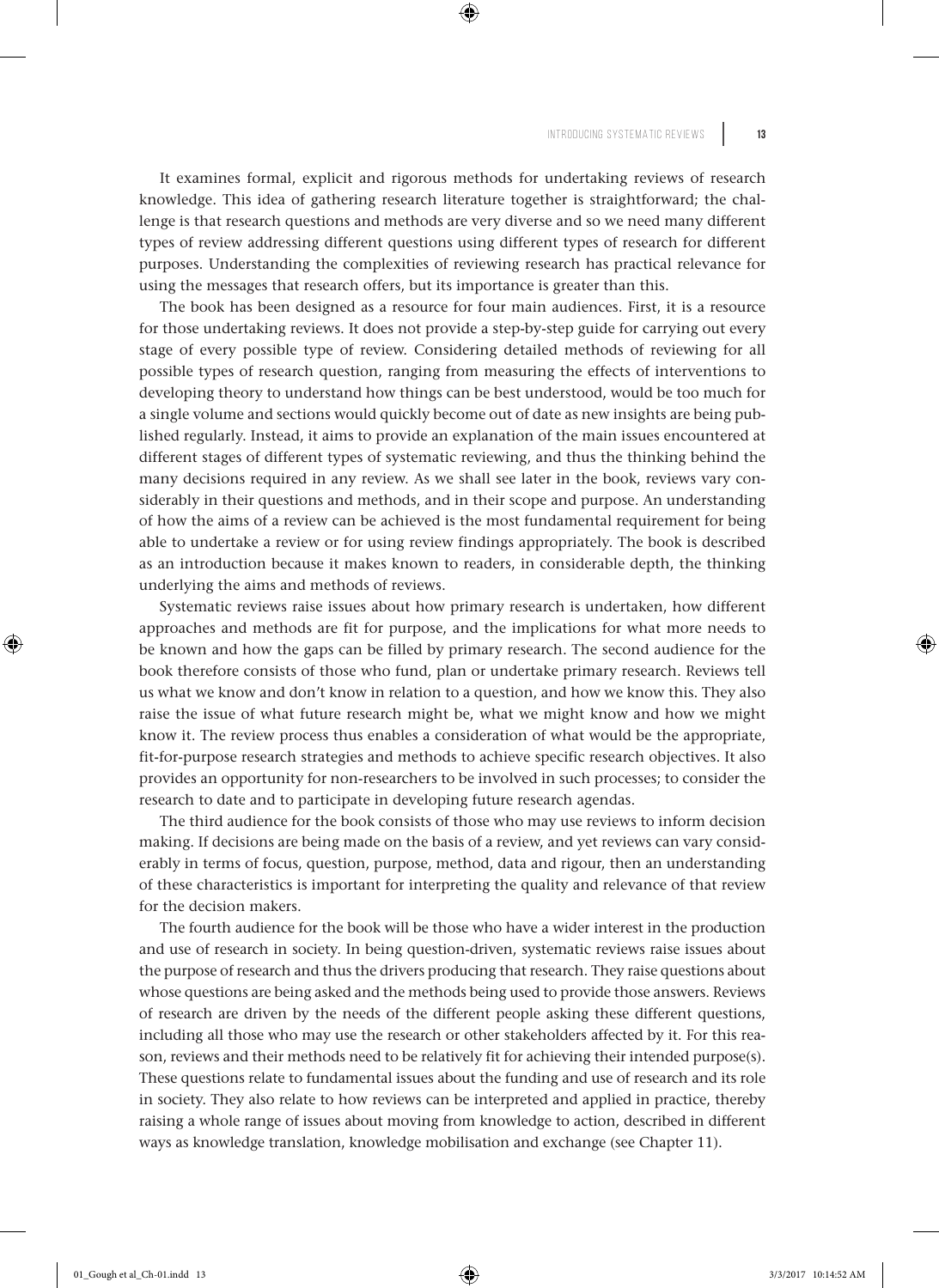The book reflects the development of theory and practice at the EPPI-Centre where all of the authors do or, until recently, did work (Oakley et al. 2005). There is not an EPPI-Centre method for undertaking reviews; rather there are principles that guide our work. These include the following:

- 1 Both primary research and reviews of research are essential to advance knowledge.
- 2 There is a wide range of review methods just as there is a wide range of primary research methods.
- 3 Reviews should follow the research method principles of quality, rigour and accountability that are expected in primary research.
- 4 Review methods often reflect the methods, epistemological assumptions and methodological challenges found in primary research.
- 5 Reviews should be driven by questions which may vary in many ways, including their implicit or explicit assumptions.
- 6 Those asking questions of research are 'users' of that research, with particular perspectives (values with associated priorities and ideological and theoretical assumptions) that inform the process of undertaking primary and secondary (reviews of) research.

Although the main focus of the work of the EPPI-Centre has been on the development of methods of systematic review, we are increasingly working on the very related area of the use of reviews in decision making and 'research on research use' (see Chapter 11). This is also reflected in our teaching which includes both a MSc in Systematic Reviews for Policy and Practice and a MSc in Social Policy and Social Research.

## **DEVELOPMENTS IN THIS 2ND EDITION**

This 2nd edition of the book has the same overall aims and approach as the 1st edition (Gough et al. 2012a), but as five years have passed since the 1st edition every chapter has been updated and revised.

The main changes in structure are:

- { The expansion of the text on synthesis from one to two chapters (Chapters 8 and 9). There is simply too much material to include in a single chapter. Chapter 8 discusses the broad range of approaches to synthesis in terms of the aims of synthesis and how this is achieved; and focuses on non-statistical methods of synthesis. Chapter 9 provides more detail on technical aspects of some quantitative approaches to synthesis.
- { The chapter on critical appraisal of studies included in a review has been changed to be one aspect of a larger chapter considering the evidence claims made by a review. This is partly because critical appraisal occurs throughout a review, not just a specific stage. More fundamentally, it is because critical appraisal is also undertaken on the whole review in terms of the quality and relevance of its methods, the sufficiency of its data from included studies, and the extent that it is able to make evidence claims to answer the review question. The chapter has thus been re-named as 'Developing Justifiable Evidence Claims' and moved to Chapter 10. In other words, moved from being before to being after the chapters on synthesis (Chapters 8 and 9).
- The final chapter of the 1st edition, on future developments has been removed. Instead, individual chapters discuss how methods are developing.

♠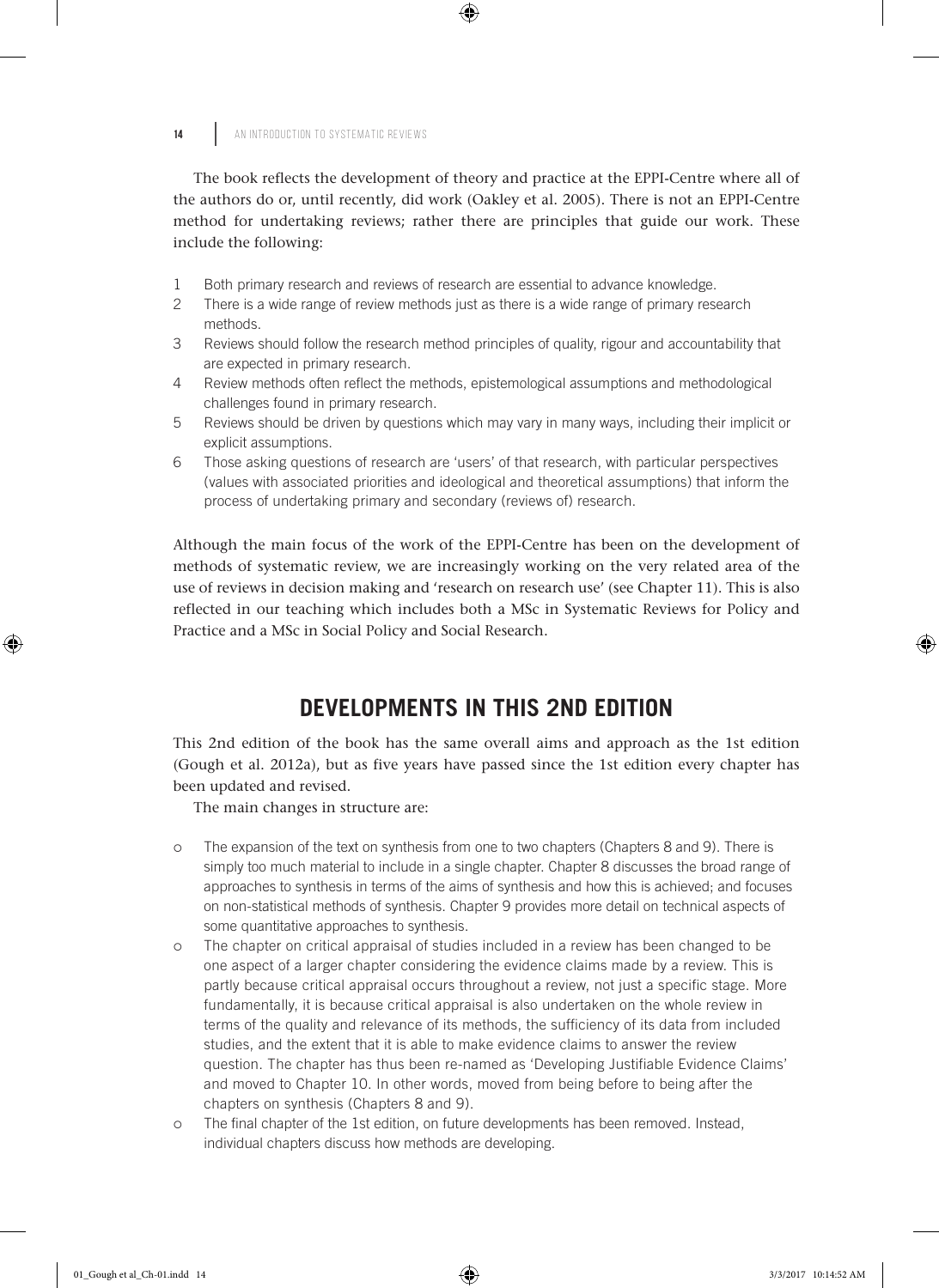There are too many specific changes of detail to list here but there are a few aspects of the 1st edition that we have been keen to emphasise more in this 2nd edition.

⊕

First, we continue to stress that systematic reviews are not limited to any particular research question or method and that reviews will vary in aim and method just as with primary research. Systematic reviews differ in some ways from primary research but for us the best way to consider them is as a level of analysis rather than being seen as a very different form of undertaking to primary research.

Second, we continue to emphasise the way that the rich diversity of reviews varies on a number of key dimensions (Gough et al. 2012b). There is an increasing growth of brands of types of reviews which we welcome in terms of the growing rich diversity of reviews. However, without specifying where these review types sit on the key dimensions there can be a lack of clarity about the distinctive characteristics of these 'brands'; and even when a review might be given a particular brand 'label', there is such wide variation in the range of approaches covered by a label, that it does not necessarily describe the approach taken very precisely.

Third, we have made some adjustments to the 'dimensions of difference' we use to describe variation between reviews (Gough et al. 2012a, 2012b). We have adjusted the language of the terms we use and introduced new dimensions such as the extent to which methods adopt widely agreed procedures (see Chapter 3). Also, in the 1st edition, we highlighted the distinction between aggregative and configuring methods of analysis in reviews. In this second edition, we have increased our discussion of configurative approaches and the way in which configuration and aggregation are often both present in different ways in many types of research synthesis.

Fourth, we have put even more emphasis on considering the extent of the 'research problem' that a review attempts to address. Both primary research and reviews of that research vary in their ambition and resources and how much they aim to achieve. We therefore frame reviews as a process that takes place between: (i) there being an issue that somebody wants to know more about from research; and (ii) what the review achieves in answering that question. We consider reviews in relation to the user perspectives, aims of a review, and the role that reviews play in the research production and use process. This approach is shown in the diagrams at the start of each chapter showing its position as prior to, after, or stages within a review.

Fifth, there are some general changes in research that have parallel developments in reviews. One example is the advances in information technology that is changing the relationship between individual level, primary research level and synthesis level of data analysis. Another related example is the increased use of large data sets including routine administrative data and the blurring between experimental and observational research. Another example is the increased awareness of the need to consider theory and empirical data together with more complex primary and consequently more complex secondary forms of research analysis (see Chapters 8 and 9). In addition, developments in information technology have also supported the advance of tools and technologies of information management in reviews (see Chapter 7).

## **STRUCTURE OF THE BOOK**

The book is organised around the stages prior to, during or after a review as illustrated in Figure 1.1 which is used at the very start of most of the chapters of the book (indicating which stage is being considered in each chapter).

01\_Gough et al\_Ch-01.indd 15 3/3/2017 10:14:52 AM

♠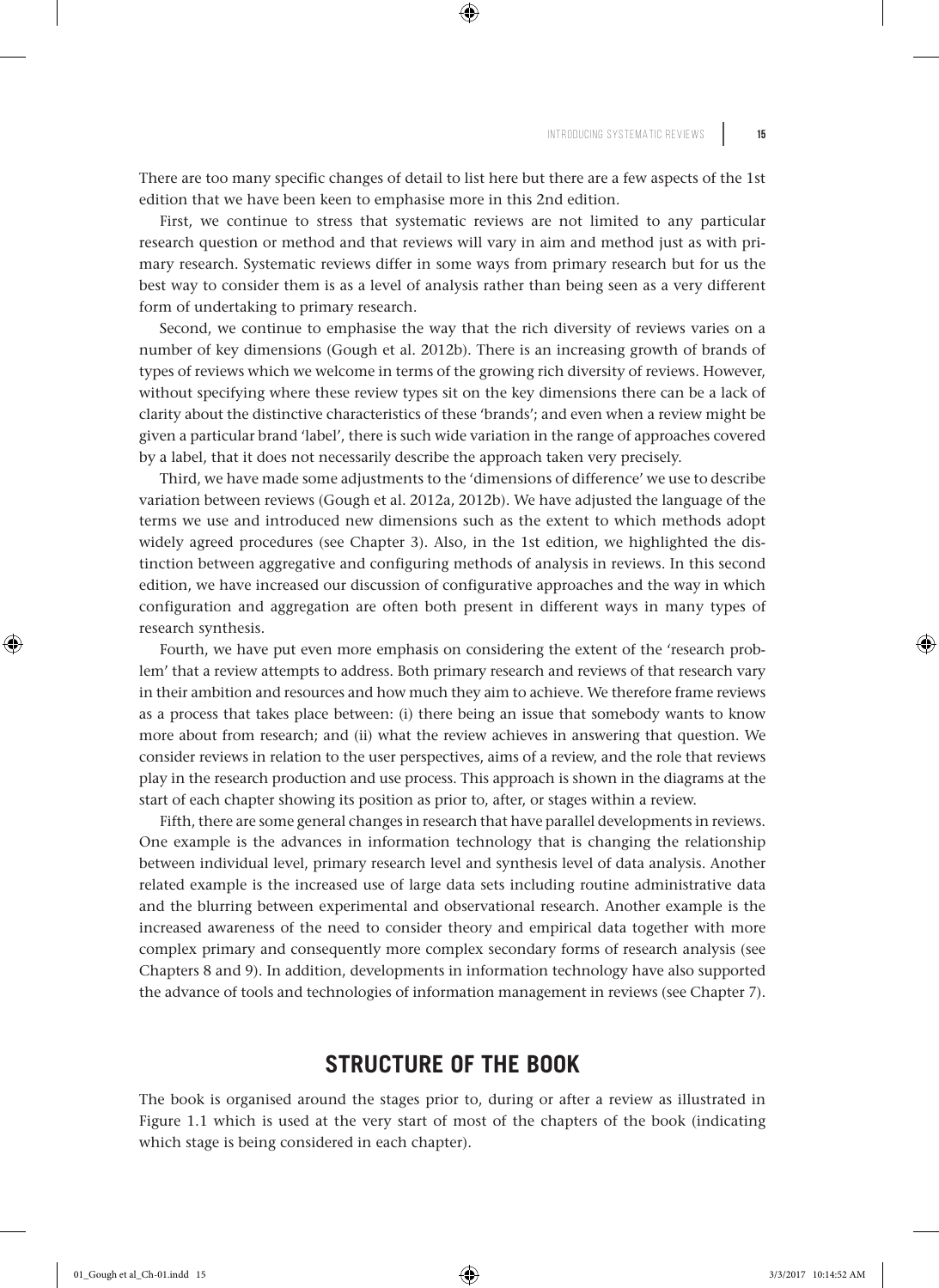

 $\bigoplus$ 

**Figure 1.1** Stages of the review process

The current chapter (Chapter 1) provides an introduction to the book. Chapters 2, 3 and 4 are concerned with the initial stages of clarifying the problem and question, and how this will be addressed in the review.

Chapter 2 (Stakeholder Perspectives and Participation in Reviews) focuses on the multiple perspectives that can be involved in a review reflecting different priorities, values and theoretical assumptions. It discusses how these effect a review and how such different perspectives can be brought into and participate in the review process. Chapter 3 (Commonality and Diversity in Reviews) considers the range of different types of review and how they vary. It examines the nature of this variation on such 'dimensions of difference' as structure, resources and approach of the review. Chapter 4 (Getting Started with a Review) then examines how to begin the process of a systematic review. It discusses in more detail the choice of aim and method of review, the team to undertake the review, quality assurance of the review process and product, and the management of all this work.

Chapters 5 and 6 follow on with the next stages of a review. Chapter 5 (Finding Relevant Studies) explores the work required to find the research that will be included in a review. This includes the overall approach and specific strategies and resources and 'screening' to check that the studies do meet the needs of the review. Chapter 6 (Describing and Analysing Studies) follows by explaining the different aims and methods of identifying and recording (coding) relevant information from the studies included in a review. This includes the principles and processes of good coding and how these vary between different types of review.

A review requires the management and analysis of many pieces of detailed information. Chapter 7 (Tools and Technologies for Information Management) examines the ways that information technology can assist the review process in terms of supporting individual stages

01\_Gough et al\_Ch-01.indd 16 3/3/2017 10:14:52 AM

⊕